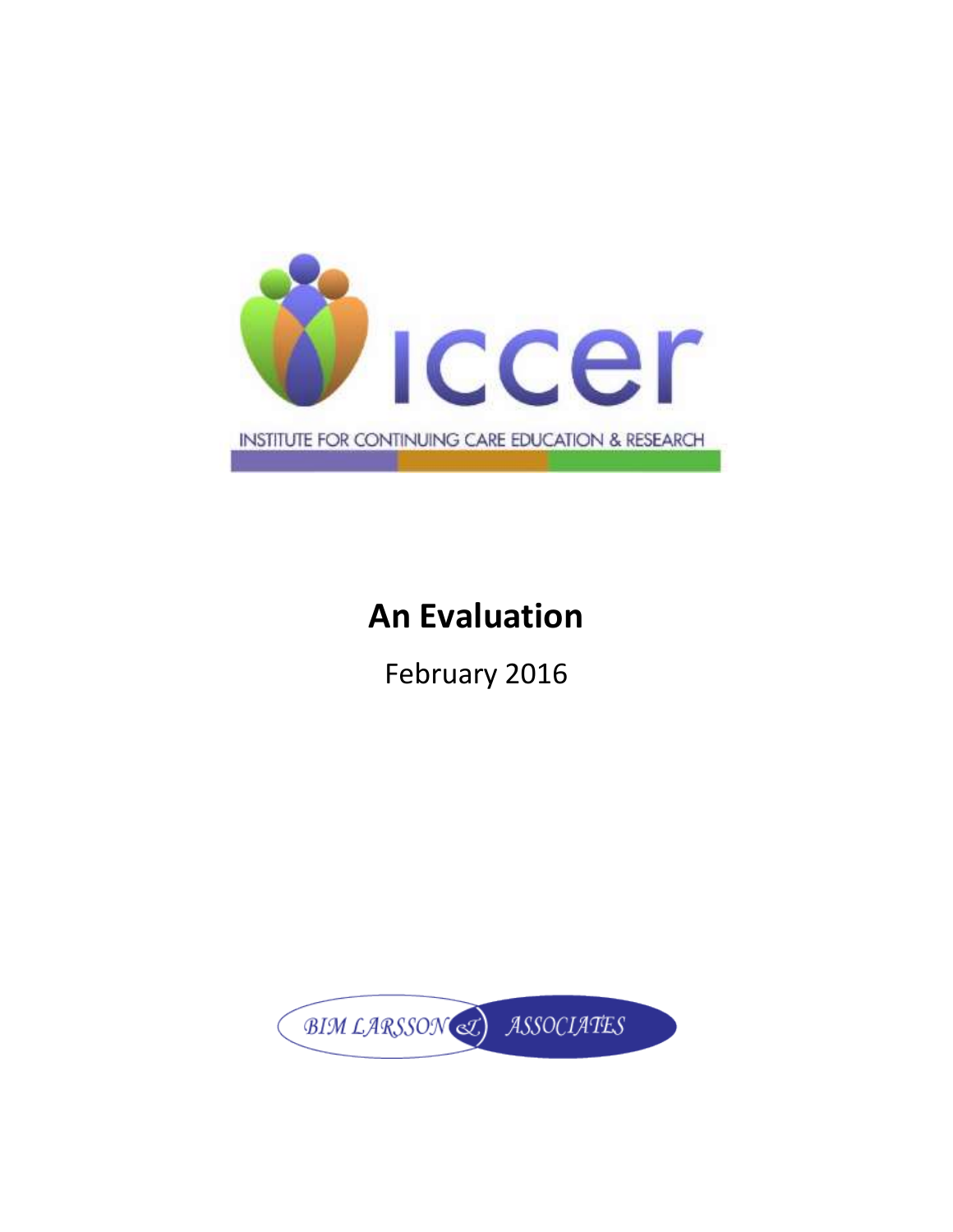## <span id="page-1-0"></span>Executive Summary

## *Background*

The Institute for Continuing Care Education and Research (ICCER) is a collaborative network of post-secondary institutions and continuing care provider organizations in Alberta. It was established in 2008, with representation from four key partners. Since then it has grown and the network, at the time of the evaluation, included twelve organizations.

ICCER's mission is to improve continuing care in Alberta by encouraging research, translating knowledge into better practice, enhancing education, and informing policy.

The evaluation was carried out in late 2015 and early 2016. Representatives from member organizations, other continuing care providers, researchers, and staff in continuing care organizations were engaged and contributed in order to fully understand the value of ICCER, its major accomplishments to date, and how it reaches various audiences.

## *Evaluation questions, approach and methodology*

Two overarching evaluation questions guided the evaluation:

- 1. What has ICCER accomplished over the past seven years?
- 2. What, if any, are the benefits of ICCER's accomplishments to its members and target audiences?

The evaluation approach was collaborative in nature involving ICCER staff, member organizations, and the external evaluator.

The methodology used mixed methods and multiple data sources to allow for data triangulation to ensure high confidence in the evaluation results. The multiple lines of evidence included secondary document review (n=47), electronic survey (n=99), telephone interviews (n=17), and a focus group.

## *Findings*

The ICCER collaborative network has established a strong foundation upon which to build into the future. The seminal work done in the early years has led to sound practices and a clear vision. The active community consultation work is viewed as effective in reaching those in the continuing care sector.

ICCER has stayed true to its original vision of best care and quality of life for those serviced by the continuing care sector by:

- Working in collaboration with continuing care providers.
- Defining research needs based on the needs identified by continuing care stakeholders.
- Sharing the learnings (KT) with all its continuing care stakeholders.

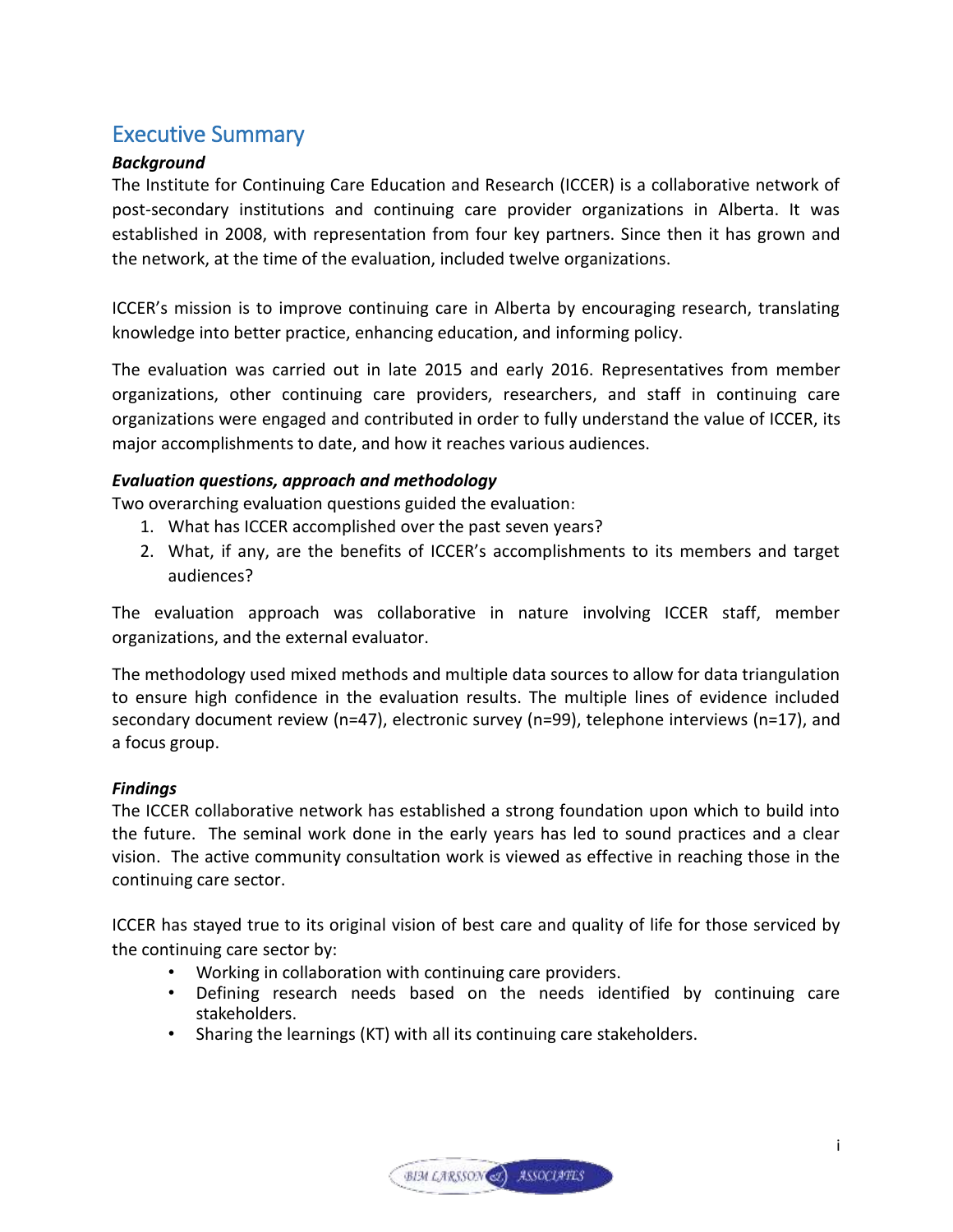All member organizations saw great value in being a member of ICCER. Through their membership, they have had an opportunity to become stronger learning organizations. The ICCER membership aligns with their own organizations' business plans and mandates.

It is a unique collaboration that brings together a variety of organizations and businesses all with a focus on ensuring that continuing care best practices are available and evident in service delivery. However, there is also concern that some key organizations are not members as of yet.

ICCER has created both local and provincial "sandboxes", structures that allow individuals and organizations to meet and engage around specific topics and explore how to work together in moving specific research and quality improvement projects forward. ICCER is a neutral host and organizer that creates the opportunity for connections to be made and meets the needs of various types of stakeholders such as post-secondary institutions, researchers, and providers.

ICCER has a rather low visibility among continuing care stakeholders. The benefits and value of ICCER membership are not well known in the continuing care sector, outside of the immediate members. These benefits need to be highlighted and actively shared and ICCER's successes should be tracked in a systematic way to provide evidence of value to potential future members and funders.

Since its inception, most of the day-to-day leadership has been provided by staff. To become more sustainable and to truly reflect the underpinning of the collaborative, member organizations would like to see more practical application of ownership by its own members.

ICCER has had limited impact so far on continuing care policy development. However, there are great opportunities for ICCER to provide the linkage (two-way-street) between ensuring that policy and accountability frameworks for continuing care are supported by sound and reliable research, while also acting as the agent to encourage research that informs and influences policy.

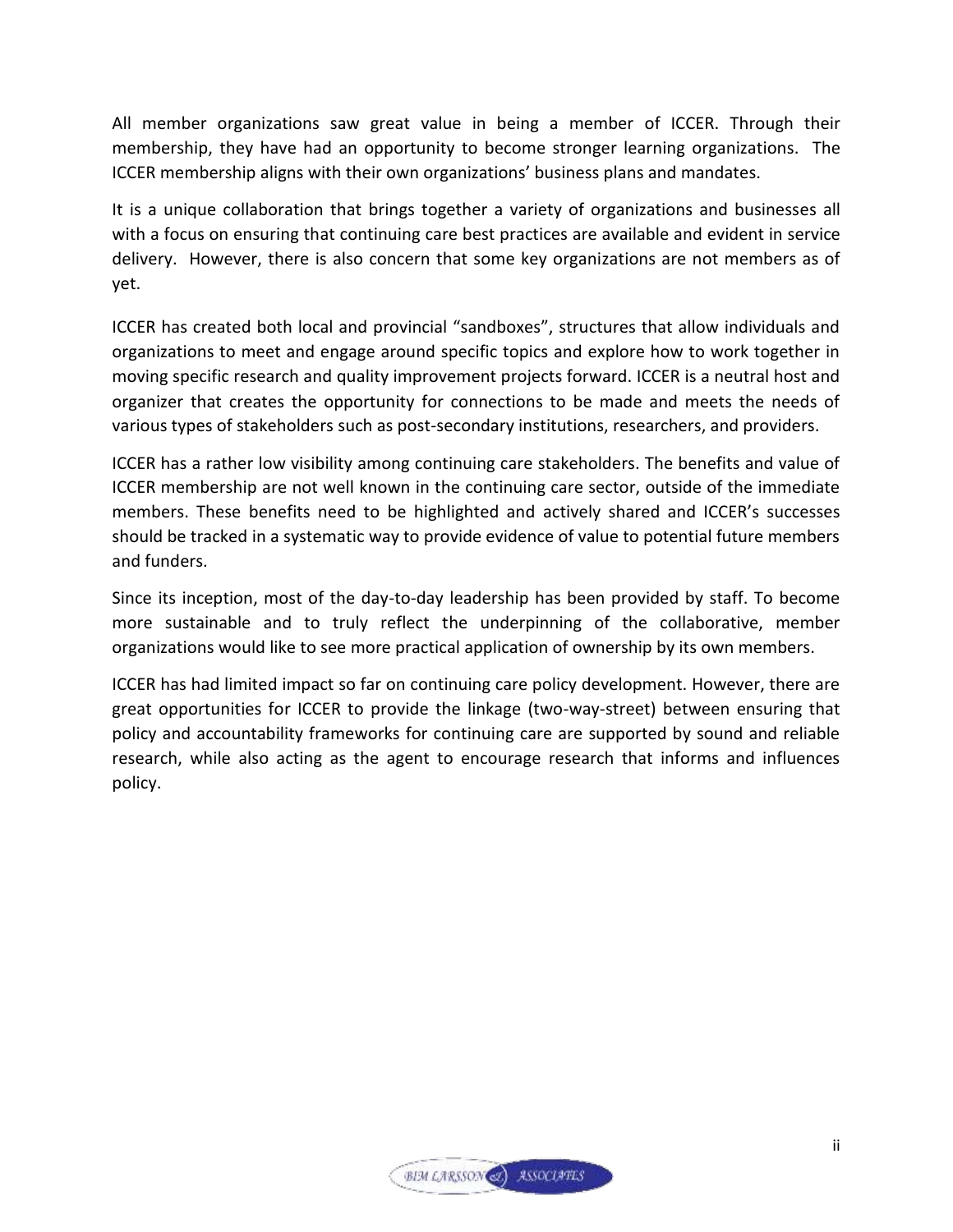## Table of Contents

| 4.1.2 Member organizations and stakeholders' perspectives of accomplishments 9 |  |
|--------------------------------------------------------------------------------|--|
|                                                                                |  |
| 4.2 What are the benefits of ICCER to its members and target audiences?  14    |  |
| 4.2.1 Why do organizations become members and what are the benefits?  14       |  |
| 4.2.2 Why do stakeholders connect with ICCER and what are the benefits?  16    |  |
| 4.3 What can ICCER do to move the continuing care agenda work forward?  19     |  |
|                                                                                |  |
|                                                                                |  |

**Appendix A: Areas of Inquiry** 

**Appendix B: Tools** 

**Appendix C: ICCER's Strategic Direction**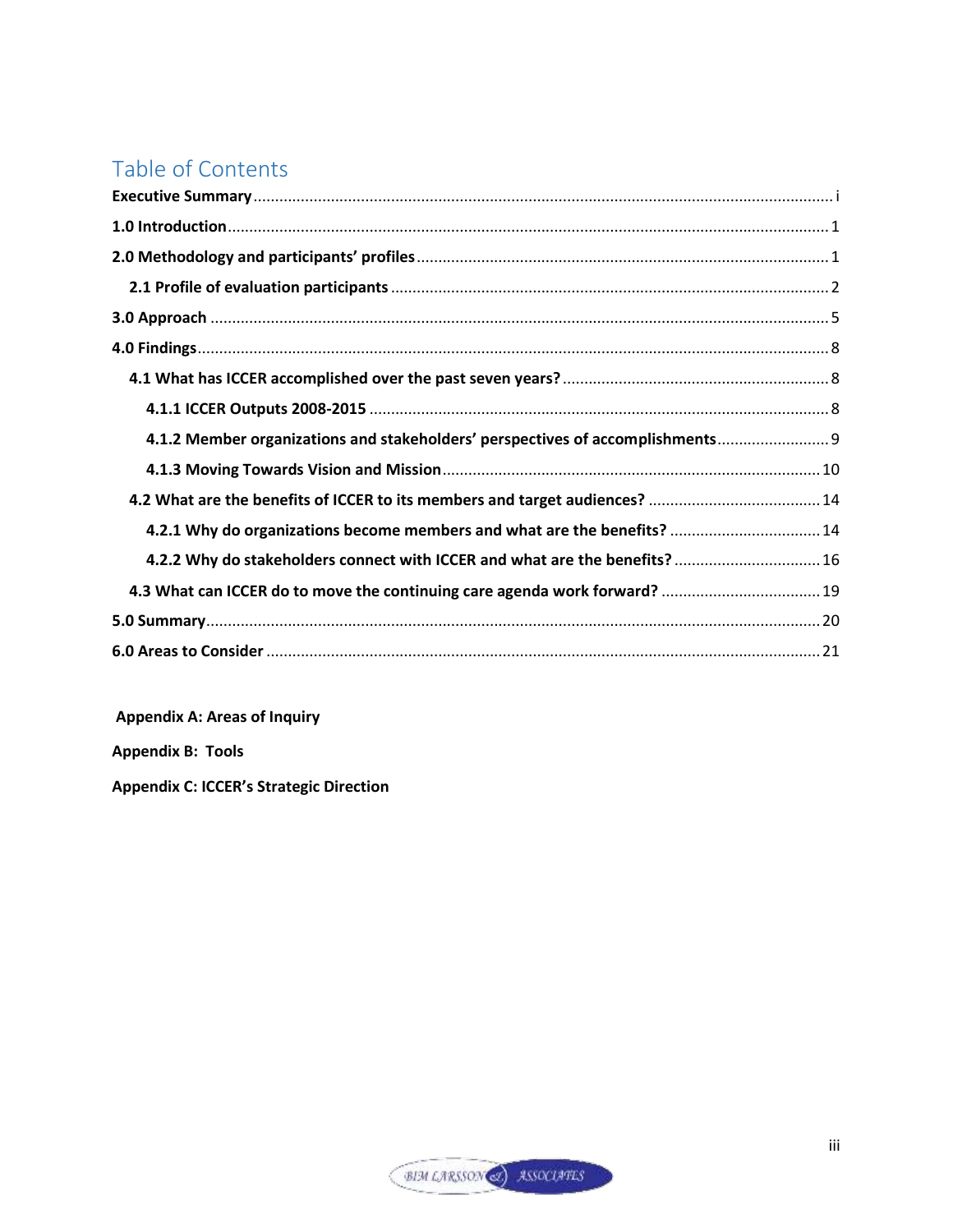## <span id="page-4-0"></span>1.0 Introduction

The Institute for Continuing Care Education and Research (ICCER) is a collaborative network of post-secondary institutions and continuing care provider organizations in Alberta. It was established in 2008, with representation from four key partners. Since then it has grown and the network, at the time of the evaluation, included twelve organizations.

ICCER's mission is to improve continuing care in Alberta by encouraging research, translating knowledge into better practice, enhancing education, and informing policy.

In 2015, ICCER's Steering Committee determined that an evaluation was desirable. It was an opportunity to i) capture the history and accomplishments of the network, ii) systematically assess how these accomplishments had benefitted its target audiences and the continuing care field as a whole, and iii) provide direction for future activities. The evaluation was carried out in late 2015 and early 2016 and was conducted by an external evaluator, BIM Larsson & Associates. The evaluation's main focus was to design a framework that allowed various perspectives to be captured. Representatives from member organizations, other continuing care providers, researchers, and staff in continuing care organizations were engaged and contributed in order to fully understand the value of ICCER, its major accomplishments to date, and how it reaches various audiences. An Evaluation Committee was established to support and guide the evaluation.

## <span id="page-4-1"></span>2.0 Methodology and participants' profiles

Two overarching evaluation questions guided the evaluation:

- 1. What has ICCER accomplished over the past seven years?
- 2. What, if any, are the benefits of ICCER's accomplishments to its members and target audiences?

The methodology used mixed methods and multiple data sources to allow for data triangulation to ensure high confidence in the evaluation results. The multiple lines of evidence included secondary document review, electronic survey, telephone interviews, and a focus group. An Areas of Inquiry Framework was developed to guide the work, see Appendix A.

Data collection was staggered, with secondary data being reviewed first to provide context, followed by primary data collection in late November and early December 2015. Once preliminary data collection was completed, a follow-up focus group was conducted in February 2016. The following table shows the response rate for each method:

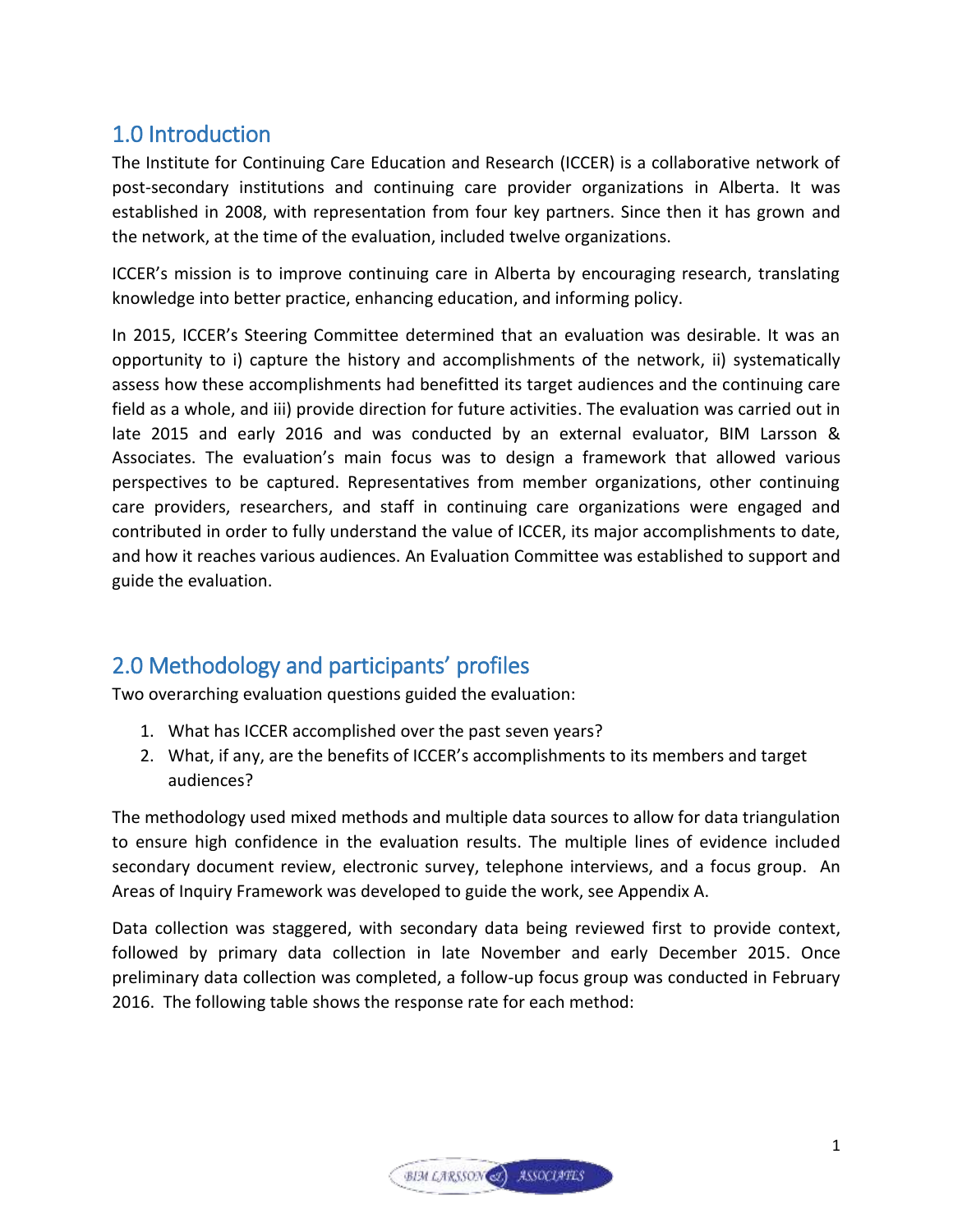### Table 1: Response Rate

| Data Source                               | Population | Participation rate: |
|-------------------------------------------|------------|---------------------|
| Representatives from Member Organizations | 19         | 17 (90%)            |
| (interview)                               |            |                     |
| Stakeholders (survey)                     | 873        | 99 (11%)            |
| <b>Focus Group</b>                        |            |                     |
| Review of documented accomplishments      |            | 47                  |

## <span id="page-5-0"></span>**2.1 Profile of evaluation participants**

At the time the evaluation began, ICCER had 12 member organizations. Representatives from all member organizations were invited to participate in a telephone interview. Some of the founding ICCER member organizations had had different individuals representing their organization over the past seven years. Since the evaluation focused on accomplishments over time, it was deemed important to connect with past representatives, as well as present representatives, and to hear their perspectives. The three remaining founding organizations have two representatives each on the ICCER Steering Committee and both were invited to participate. In total, 17 of the 19 identified individuals participated in an interview. ICCER staff took the lead in contacting the representatives and gaining their consent for participating. Figure 1 below provides a brief profile of respondents.

#### Figure 1: Telephone Interview Participants



ICCER maintains a database of individuals (n=893) who have been in contact with the collaborative network since its inception. An electronic survey was emailed to the total data base. The survey was open for two weeks, and everyone received a "friendly reminder" after one week. In total, 99 individuals completed the survey. Of these, 92% resided in Alberta, 3% in

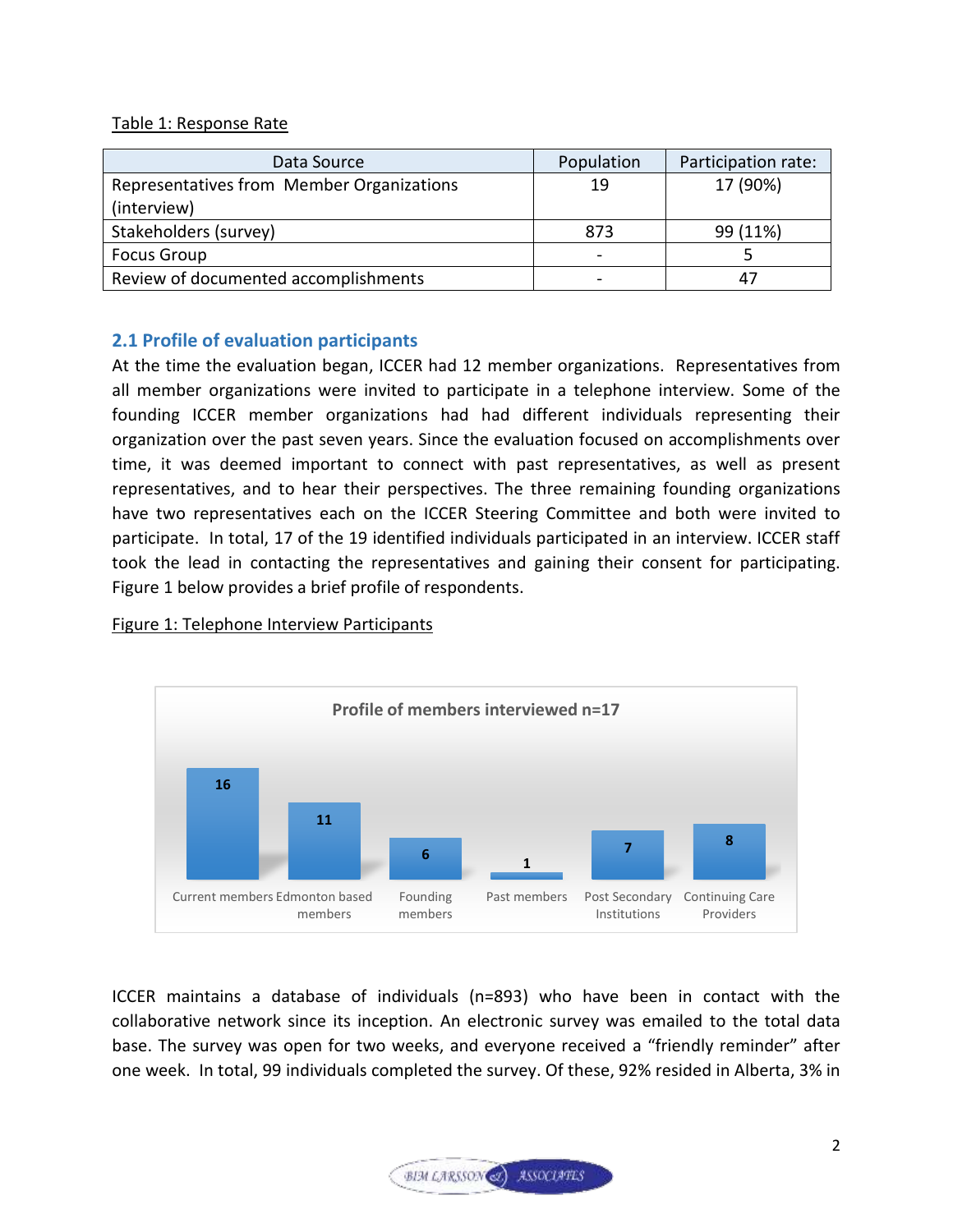Ontario, and the rest in British Columbia, Quebec, and New Brunswick and the majority (67%) worked in a metropolitan setting.<sup>1</sup>



Figure 2: Electronic Survey Respondents<sup>2</sup>

A screening question was administered as part of the survey to ensure that all who provided feedback were familiar with ICCER and its work. Most of the survey respondents (92%) were aware of ICCER and completed the survey. Those who indicated they did not recall ICCER were thanked and exited the survey.

To understand respondents' perspectives, each respondent was asked to indicate their primary working role. Most respondents (80%) indicated they currently work in the continuing care sector and their role was most often in the administrative/management area (45%), consultant (15%), or best practice/quality lead (12%).

 $\overline{a}$ 



 $<sup>1</sup>$  Metropolitan: areas with densely populated core, with surrounding suburban areas and satellite communities.</sup> Urban area: densely populated areas, (no satellite communities) Rural: low population and low density

<sup>&</sup>lt;sup>2</sup> Multiple response question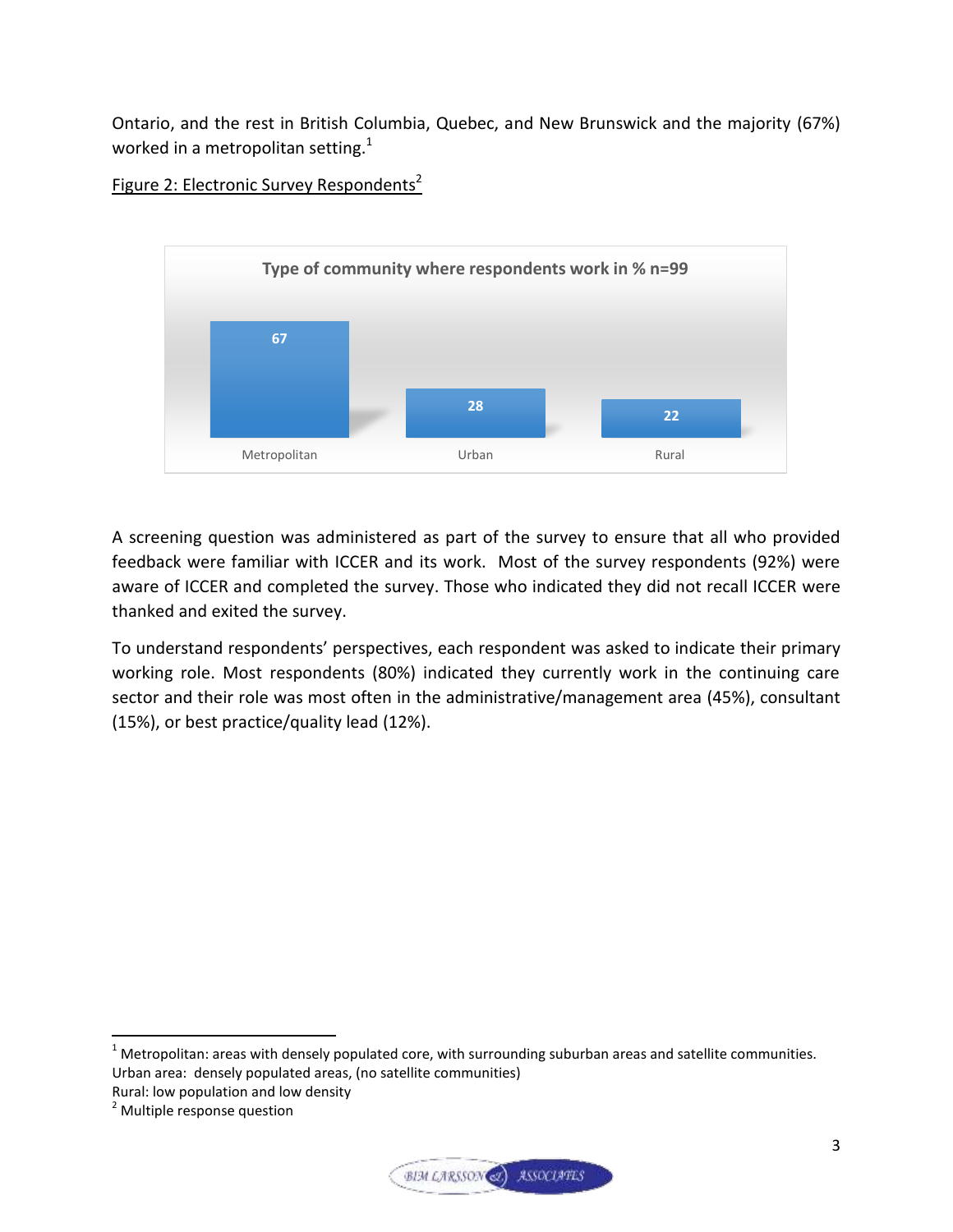#### Figure 3: Survey Respondents' Role



As the evaluation was retrospective in nature, the length of connection each respondent had had with ICCER was of interest. Most respondents (56%) had been connected with ICCER for three years or more.



#### Focus Group Profile

Once primary and secondary data had been analyzed, a focus group was held to explore some of the findings in more depth. The focus group consisted of five individuals and had the following composition:

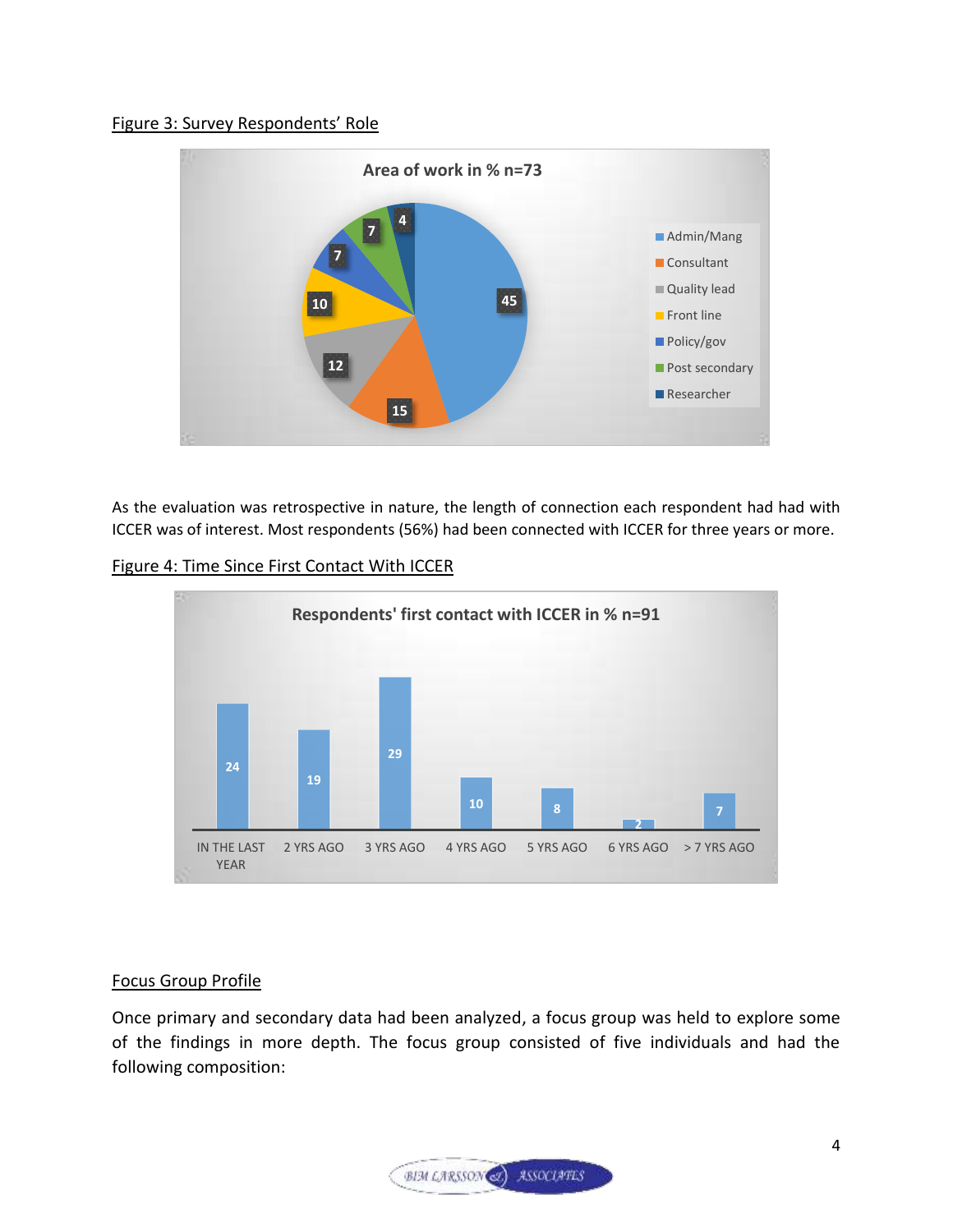| Location   | Edmonton location n=2             |
|------------|-----------------------------------|
|            | • Calgary location $n=2$          |
|            | Rural location n=1                |
| Area of    | Member organizations $n=2$        |
| employment | Alberta Health Services staff n=3 |

### Secondary Sources

A review and summary of major accomplishments since October 1, 2008 until October, 2015 was conducted by ICCER staff. A total of 47 documents and activities were identified and included in the review. Highlights related to the following characteristics were captured:

- Title of activity/document
- Date
- Brief abstract
- Who participated in the work
- Outcomes
- Focus of accomplishment as related to strategic direction

## <span id="page-8-0"></span>3.0 Approach

 $\overline{a}$ 

As noted earlier, the evaluation approach was collaborative in nature involving ICCER staff, member organizations, and the external evaluator. The framework used is described in detail below and is based on the "Guiding Principles for Collaborative Approaches in Evaluation"<sup>3</sup> as developed by Shulha et al.

Collaborative approaches in evaluation (CAE) involve systematically inviting and engaging stakeholders in program evaluation planning and implementation. Unlike "distanced" evaluation approaches, which reject stakeholder participation as evaluation team members, collaborative evaluation assumes that active, on-going engagement between evaluators and program staff result in stronger evaluation designs, enhanced data collection and analysis, and results that stakeholders understand and use.

The matrix below outlines the actions taken within the ICCER evaluation as they align with each of the guiding principles.



<sup>&</sup>lt;sup>3</sup> Lyn M. Shulha, Elizabeth Whitmore, J. Bradley Cousins, Nathalie Gilbert, and Hind al Hudib, American Journal of Evaluation, Published on line, Dec 18, 2015.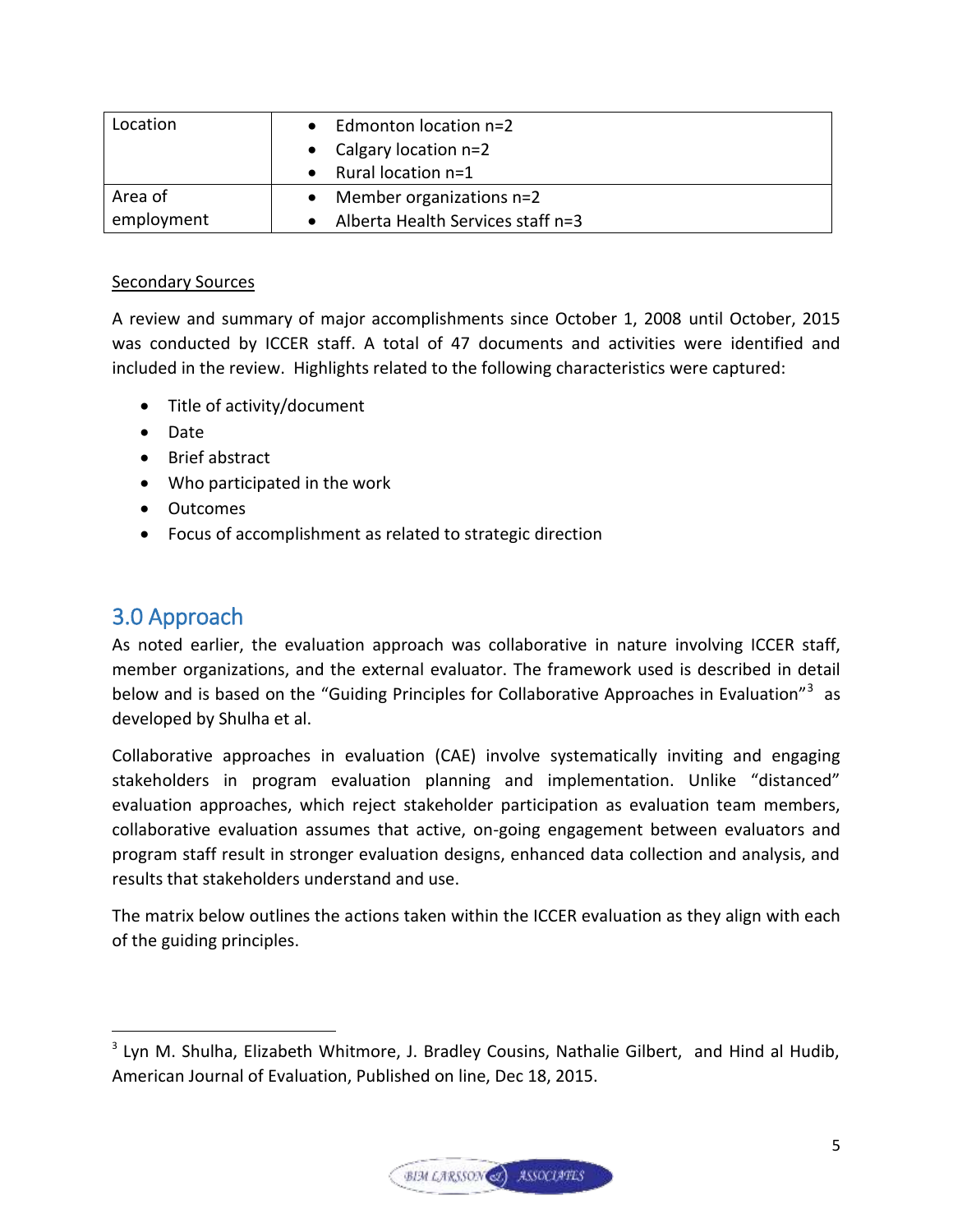## Table 2: Approach

| <b>Guiding</b>                                               | What we did                                                                                                                                                                                                                                                                                                                                                                                                                                                                                                           |
|--------------------------------------------------------------|-----------------------------------------------------------------------------------------------------------------------------------------------------------------------------------------------------------------------------------------------------------------------------------------------------------------------------------------------------------------------------------------------------------------------------------------------------------------------------------------------------------------------|
| <b>Principles</b>                                            |                                                                                                                                                                                                                                                                                                                                                                                                                                                                                                                       |
| <b>Clarify motivation for</b><br>collaboration               | The ICCER network is a collaborative initiative and the desire to evaluate its accomplishments using<br>CAE aligned with ICCER's overall philosophy and operation.<br>The ICCER staff and the evaluator met to explore how a CAE could best be developed and<br>implemented. These meetings fostered a shared understanding of the evaluation purpose and<br>expectations. An Evaluation Committee was established that consisted of staff, representatives<br>from member organizations, and the external evaluator. |
| <b>Foster meaningful</b><br>relationships                    | The success of the evaluation was based on two fundamental pillars; ICCER staff were the context<br>and program experts and the evaluator brought the evaluation expertise. In open and transparent<br>discussions the two areas were brought together and options for the evaluation were explored in a<br>trusting and non-judgemental atmosphere.                                                                                                                                                                  |
| Develop a shared<br>understanding of the<br>program          | Mission, vision, strategic directions and guiding documents were shared, described, clarified and<br>explained resulting in a shared understanding of the program logic and rationale. Based on this, two<br>overarching evaluation questions were developed.                                                                                                                                                                                                                                                         |
| <b>Promotes</b><br>appropriate<br>participatory<br>processes | The evaluator designed an Area of Inquiry Framework that was shared, reviewed and agreed upon<br>by the evaluation committee. This Framework outlined the population and methods for the data<br>collection. The staff at ICCER took the lead in contacting and arranging for data collection.  Draft<br>tools were developed by the evaluator and these were shared with the committee that provided<br>feedback and edits that reflected the need of ICCER.                                                         |
| <b>Monitor and respond</b><br>to resource<br>availability    | The collaborative evaluation was valued by ICCER and its members by ensuring that staff and<br>evaluation committee members had the time and resources to carry out their involvement in a<br>meaningful and successful way. A variety of ways for participating were used such as face-to-face<br>meetings, conference calls and review of documentation electronically.                                                                                                                                             |
| <b>Monitor evaluation</b><br>progress and quality            | ICCER staff took the lead in communication with all potential stakeholders, describing the purpose<br>and rationale for the evaluation and the value of stakeholders' contributions. Monitoring of the                                                                                                                                                                                                                                                                                                                |

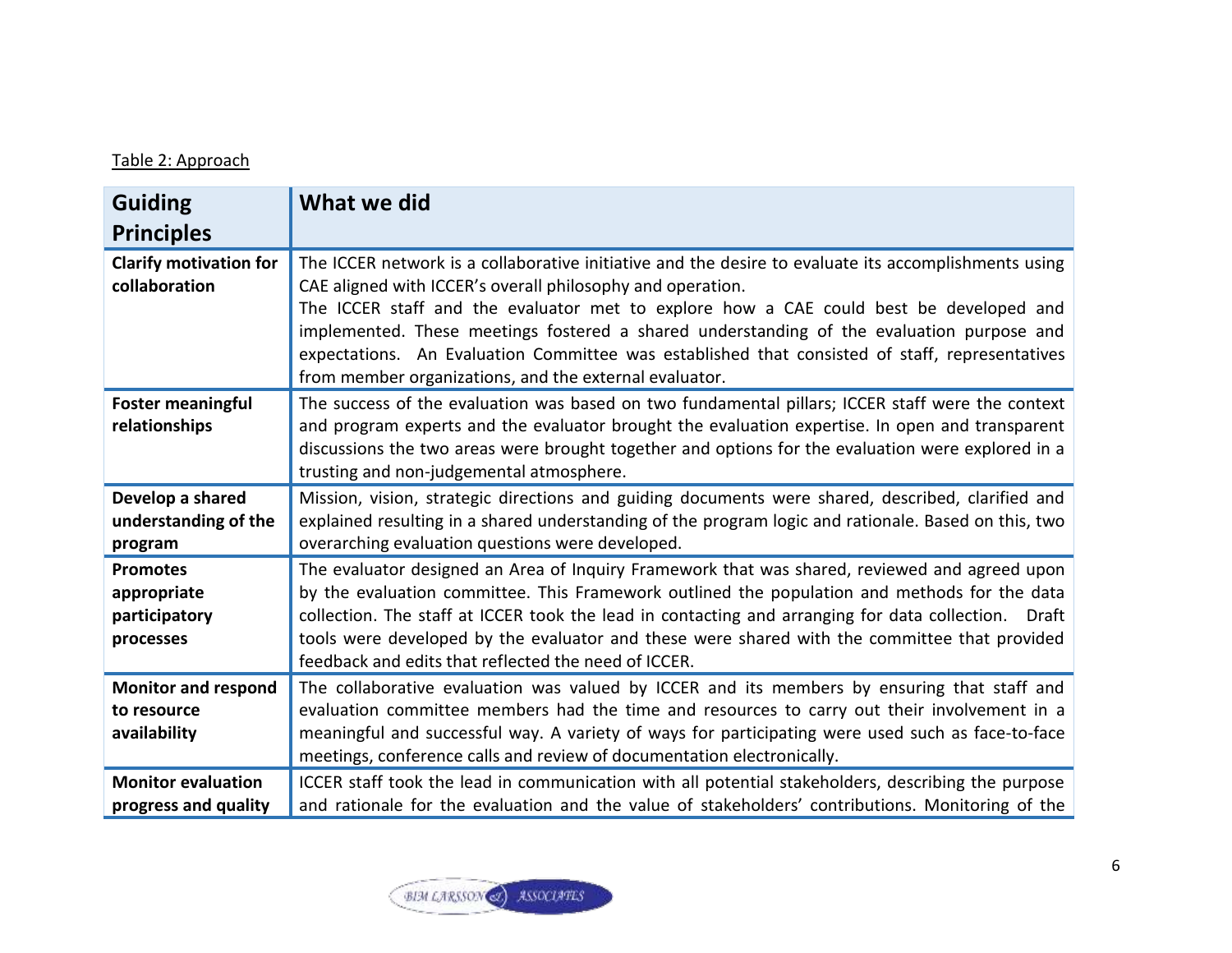|                                       | evaluation progress was ongoing. As unexpected events were introduced, ICCER staff and the<br>evaluator informed one another. Data collection progress updates were provided on a regular basis.<br>The motto was "no surprises" at the end of the evaluation.                                                                                       |
|---------------------------------------|------------------------------------------------------------------------------------------------------------------------------------------------------------------------------------------------------------------------------------------------------------------------------------------------------------------------------------------------------|
| <b>Promote evaluative</b><br>thinking | ICCER is founded on inquisitiveness and embraces the value of evidence. The evaluative thinking is<br>one of the foundations upon which the organization is based. ICCER's mandate is to promote<br>evidence based best practice in continuing care. Both staff and the evaluation committee saw the<br>evaluation as a process of further learning. |
| Follow through to<br>realize use      | Once data analysis had been completed, the evaluation committee jointly explored the findings and<br>interpreted the results. This led to clarity in terms of next steps, and laid the foundation for the<br>evaluation to become meaningful learnings for future actions.                                                                           |

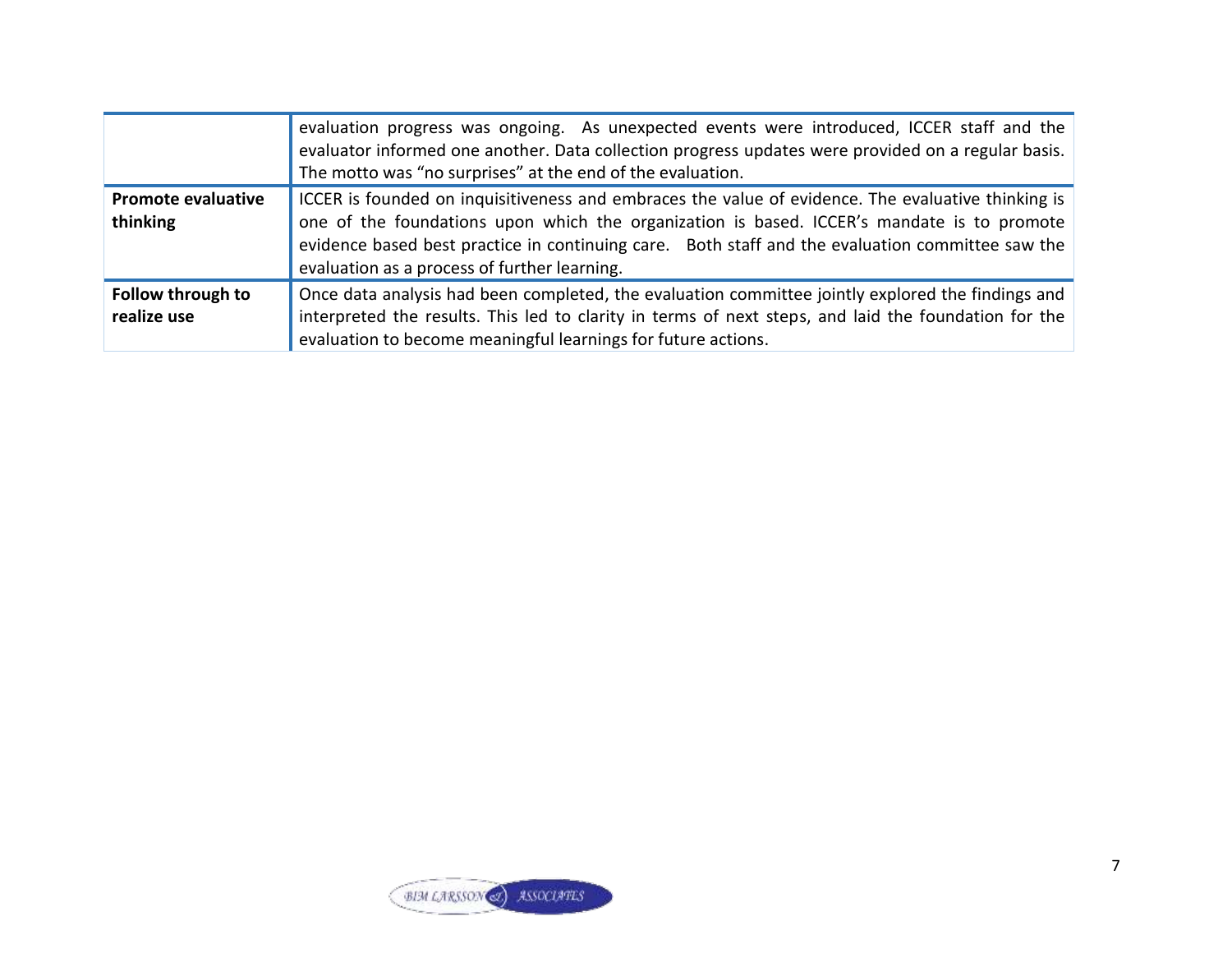## <span id="page-11-0"></span>4.0 Findings

## <span id="page-11-1"></span>**4.1 What has ICCER accomplished over the past seven years?**

The aim of the first overarching question was to gain a better understanding of what ICCER had accomplished since its inception 2008, to what degree these activities aligned with its vision, mission and strategic directions, as well as identify areas that had contributed to success and those that created challenges. Why organizations became members of the ICCER network was also explored.

#### <span id="page-11-2"></span>4.1.1 **ICCER** Outputs 2008-2015

The secondary data review assessing ICCER's overall accomplishments since 2008 suggested that the type of activities undertaken by the network has shifted as the organization matured. As can be expected, the early years saw much of its foundational work focusing on "Shaping ICCER". These were the building blocks that member organizations were part of designing and forming to allow ICCER to carry out its mandate. There were two seminal accomplishments that created the direction for the future and which were often cited by interviewees, one was the work completed by ICCER for Dr. Tyrrell and Dr. Palmer in 2009, *Research Opportunities Related to Continuing Care in Alberta,* the second was the community consultation exploring areas of interest and need. In interviews, representatives from member organizations described these activities as the ones that created the direction (road map) for ICCER and continue to do so today. It was also noted that it was this work, carried out in true collaborative fashion with the stakeholders' staff, which has allowed ICCER to be successful.

When reviewing the quantity of accomplishments, the total number of accomplishments by year has increased substantially over time as the organization has matured and the internal structures were put in place. As accomplishments became more outward focused, both the quantity and type of activities became more diverse.



#### Figure 5: Documented Outputs

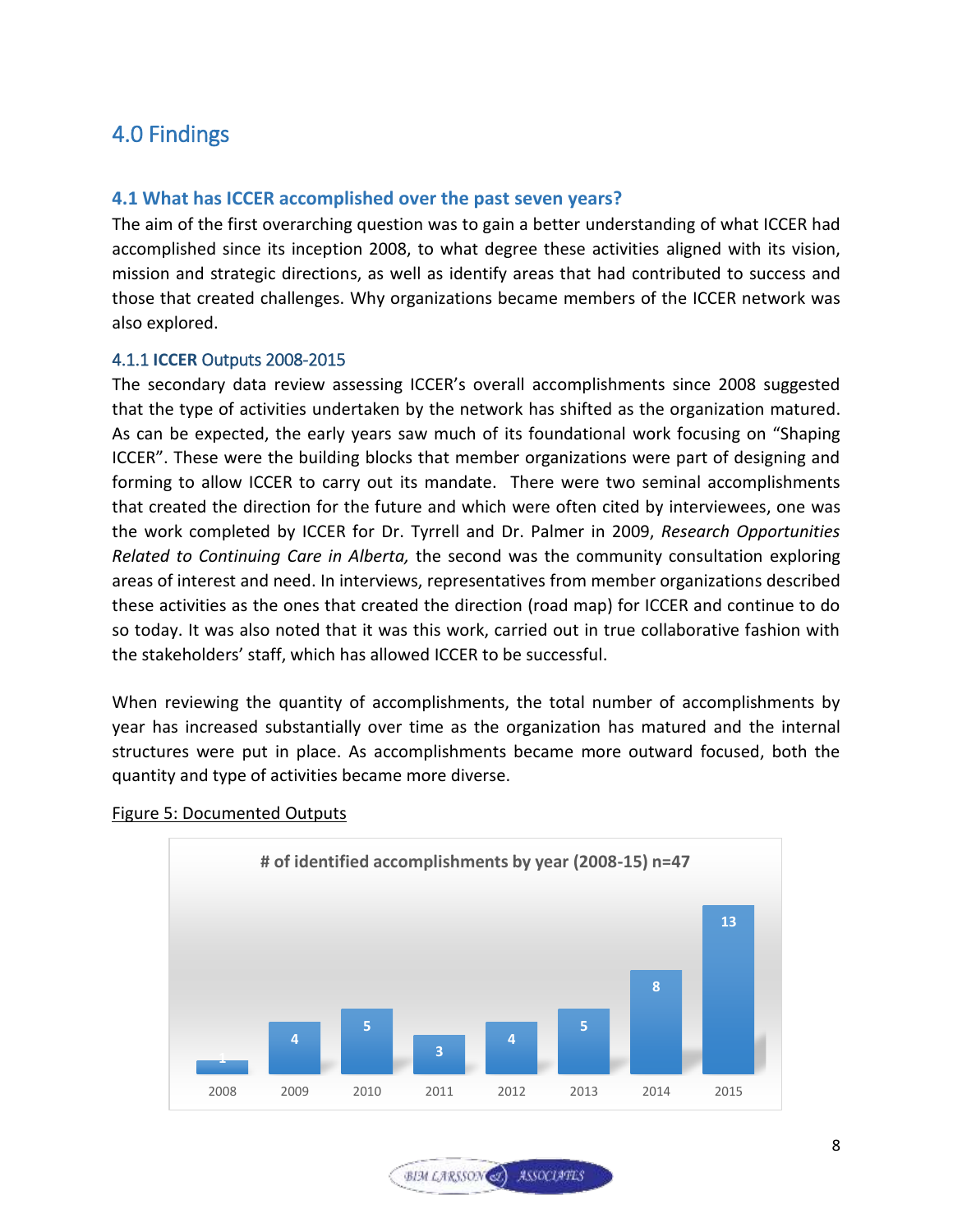ICCER's strategic directions were formed in the first years as part of developing the foundation for the organization. In August 2014, they were reviewed and slightly revised and are now:

- Policy: Position ICCER to inform policy.
- Research: Stimulate research and its application in continuing care.
- Education: Foster innovation in education and training of care providers.
- Practice: Improve practice and quality of care based on evidence, and inform the continuing care research agenda based on identified needs.
- Knowledge Transfer/translation: Create opportunities to translate research findings into practice.

When aligning the documented accomplishments with the overall strategic directions, the most common area of work has been associated with "Knowledge transfer/translation".<sup>4</sup> There are 18 documented accomplishments focusing on this strategic area. As was noted earlier, most of the "Shaping ICCER "accomplishments were carried out in the early years of ICCER development (2008-2013).

## Figure 6: Alignment of Outputs with Strategic Direction

l



## <span id="page-12-0"></span>4.1.2 Member organizations and stakeholders' perspectives of accomplishments

In interviews, member organizations were asked to reflect on ICCER's accomplishments over the first seven years.

There were several specific accomplishments noted and described in various ways, but they all reflected the underpinning rational for ICCER's existence:

 $^4$  The review was conducted by ICCER staff. Multiple strategic directions were noted in three documents, each noted strategic direction was included in the assessment.

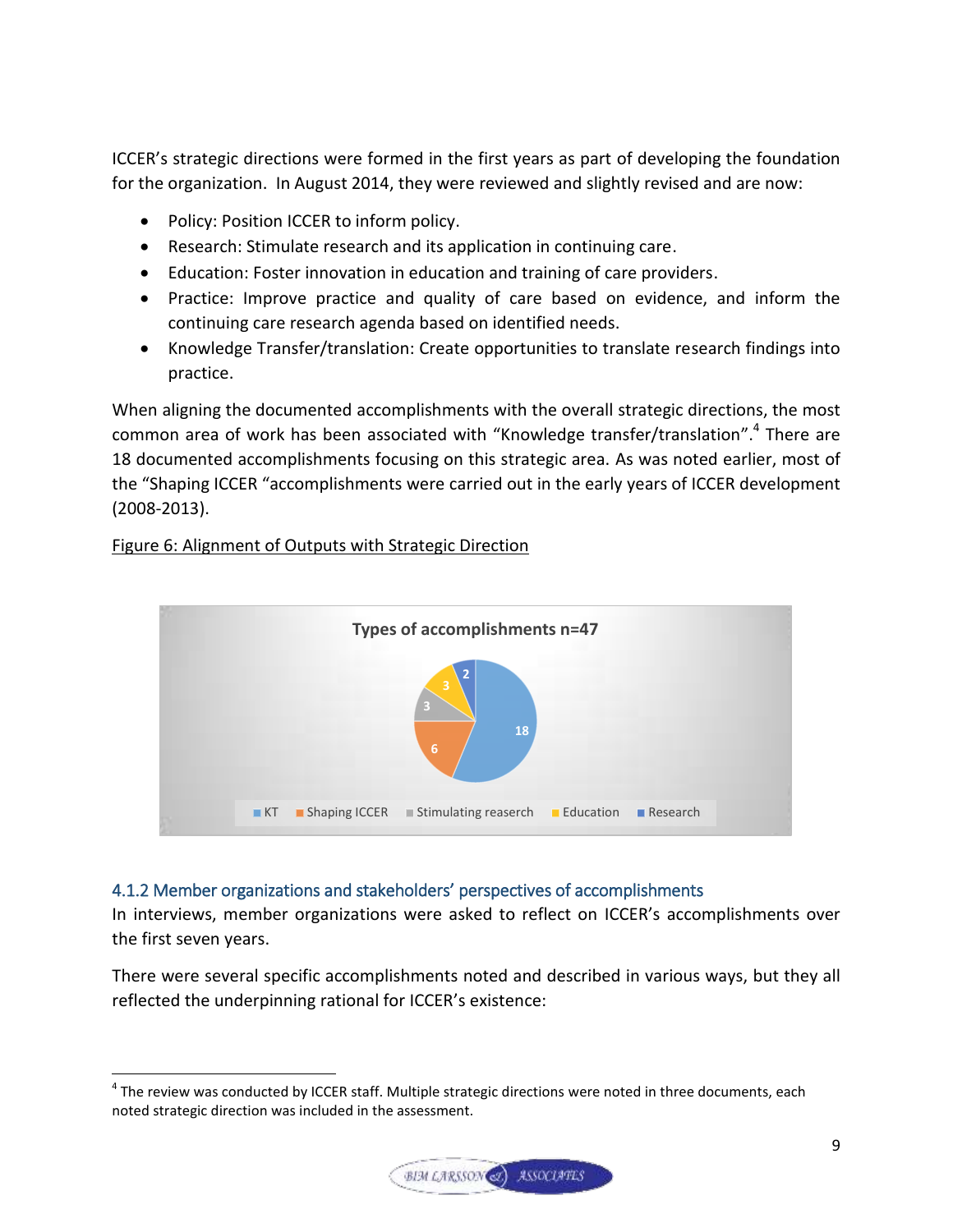- 1. Uses a systematic process to ensure that research/ inquiries are done in collaboration with the service providers.
- 2. Activities are driven by stakeholders needs.
- 3. Findings are shared through knowledge translation to reach front-line staff.

*"Success is implementing or undertaking research projects that would inform practice of members. Enhance the life of people. Educating our staff for better services."*

#### *(Interview participant)*

*"Applied learning, having frontline staff take part in research and learning and improving best practice."* 

### *(Interview participant)*

Some respondents raised concerns that the ICCER network is not gaining recognition for its work and contributions to the field. According to respondents, one possible cause may be "the lack of branding" of ICCER. By not fully taking credit for the work, ICCER is not able to clearly show the full organizational benefits of ICCER membership, and fully tell the story of the benefits associated with membership, such as having access to the most recent knowledge and practices.

Members from post-secondary institutions noted that ICCER's accomplishments lie in its ability to shape and inform future employees with the focus on greater understanding of the needs of the aging population. The establishment of the Interprofessional Health Team Development (IntD 410) Continuing Care stream at University of Alberta was mentioned as one such accomplishment.

From external stakeholders' perspectives, the greatest accomplishments were the collaboration that ICCER has created between various stakeholder groups and creating a place for connecting with other service providers in the field.

It should be noted that 50% of the external survey respondents either did not provide an answer (40%) or indicated they could not comment on ICCER's accomplishments over the past seven years (10%).

## <span id="page-13-0"></span>4.1.3 Moving Towards Vision and Mission

In interviews respondents were asked to rate (on a scale from 1-5 where 1 is *not at all* and 5 is *completely*) to what degree ICCER had moved towards its stated Vision and Mission. Of the 17 respondents, two indicated they were not able to rate the progression as they were very new to the network. Of the remaining 15 respondents, the majority of respondents (66%) rated ICCER's movement towards its Vision and Mission as 'partially' or 'substantially' completed.

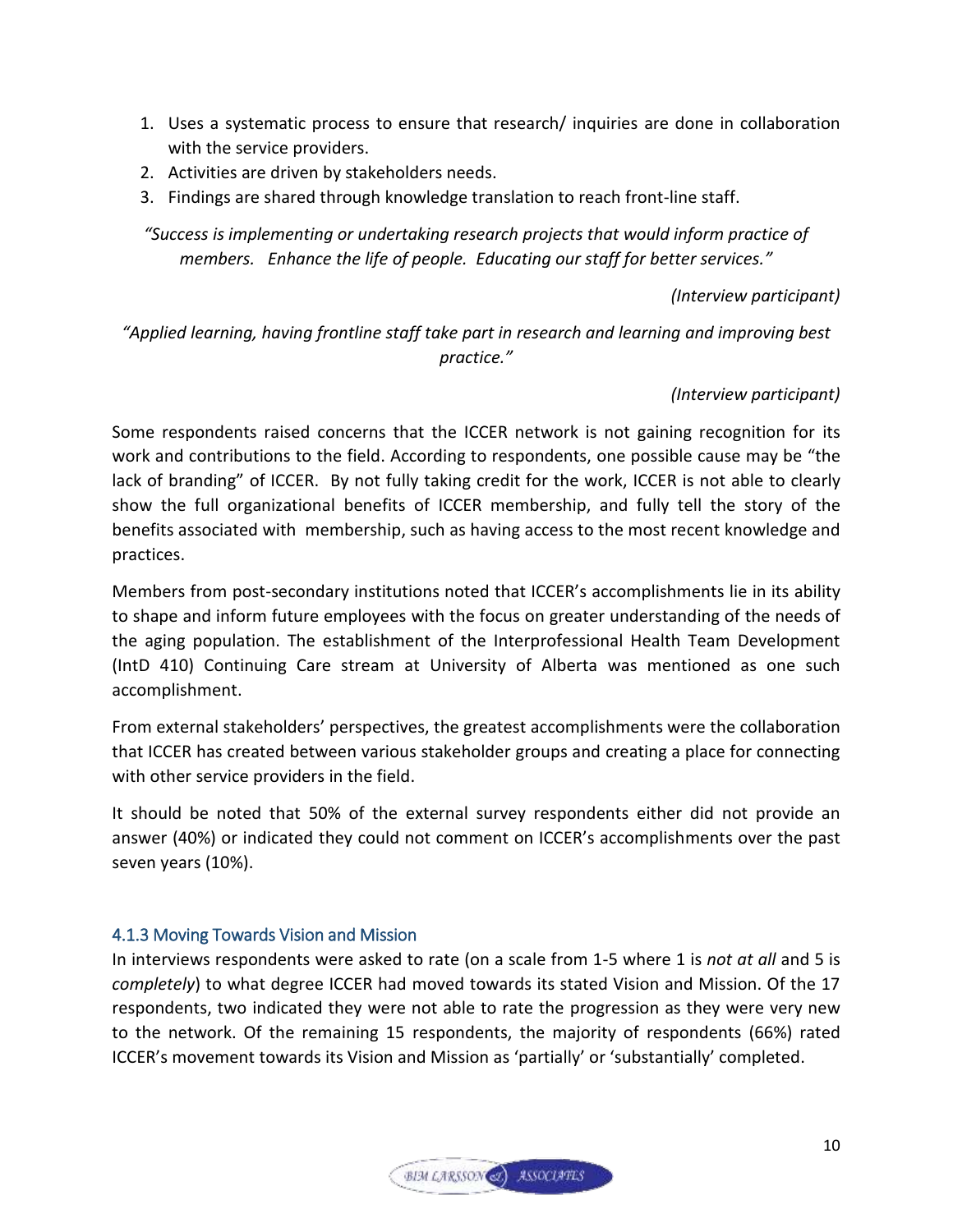### Figure 7: Reaching Vision and Mission



When asked to provide a rationale for their rating the respondents identified four main areas that had influenced ICCER's ability to reach its stated Vision and Mission.

## Time to Develop as a Collaboration

As a collaborative, it has taken time to get the organization off the ground. Developing the fundamental structures took most of the time initially. According to respondents, it is an accomplishment on its own to get the network up and functioning considering the financial constraints and external organizational changes that took place during ICCER's formative years. Interviewees stated that both the time and resources invested were needed to ensure that ICCER had solid pillars to build on in order to move forward and had a sound footing that supported further growth.

"*Almost like giving birth - not easy to move at first and change and then learn to walk."*

*(Interview participant)*

## Policy

Several respondents felt that the majority of ICCER's impact was in the area of education, KT, and research, but that little or no work had been done in relation to impacting policy.

*"Policy is a bit underdeveloped. We could do more."*

## *(Interview participant)*

Respondents suggested that ICCER is in the unique position where they can work at two levels to influence policy development. ICCER can provide the linkage (two-way-street) between ensuring that policy and accountability frameworks for continuing care are supported by sound and reliable research, while also acting as the agent to encourage research that informs and influences policy.

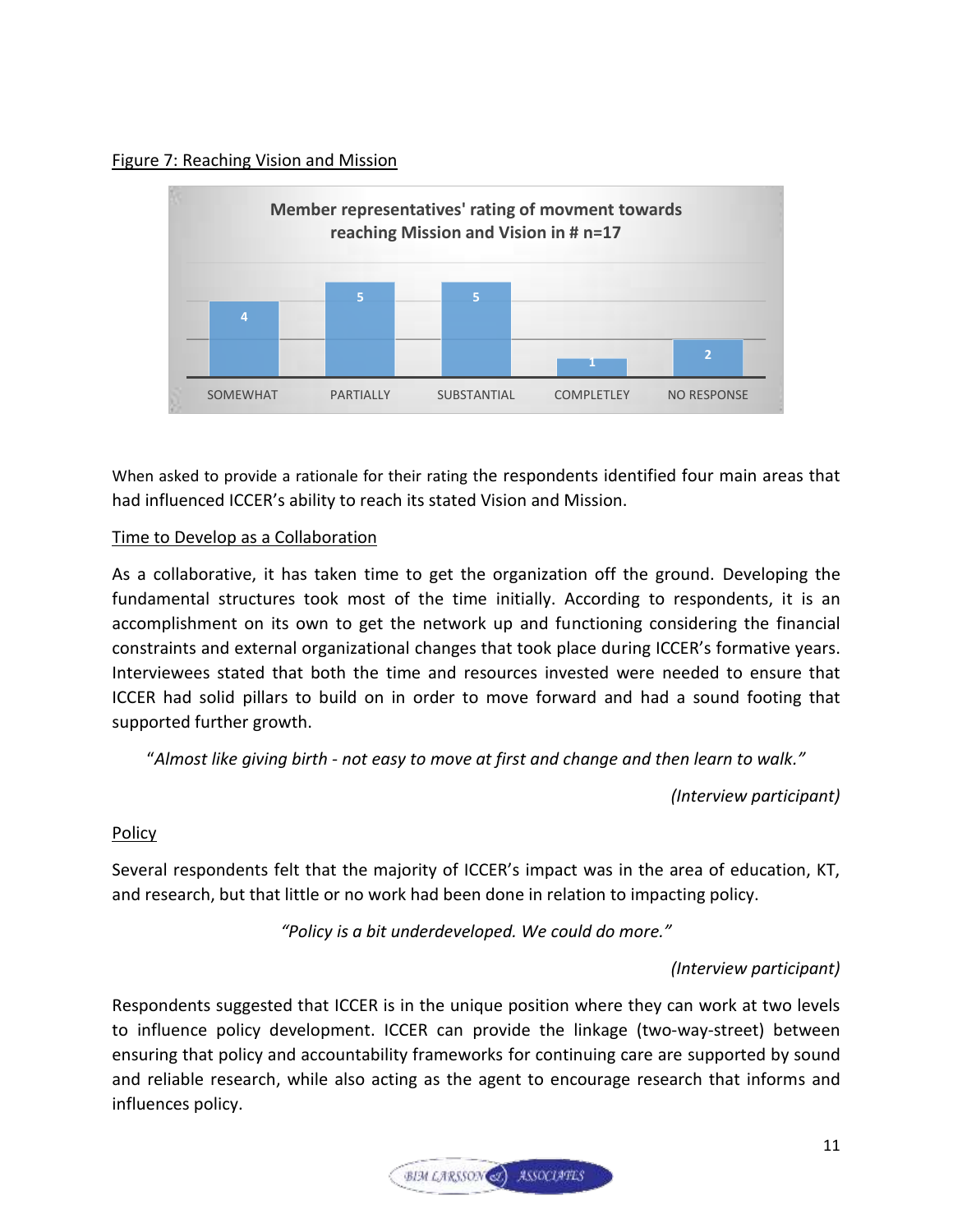#### **Sustainability**

Sustainability is a significant concern for many of the member organizations. The current Alberta Health operational grant is coming to an end in 2017 and the number of paying members is not sufficient to maintain the network. There is also a concern that until members take active ownership and engage in shared leadership of ICCER, the organization as a truly collaborative network will not be possible. Ownership will require organizations to take on the role of leading and supporting the organization in a meaningful way, rather than relying on the current staff to be the leaders. This, according to respondents, includes being the external face of ICCER, showcasing how all members contribute and work towards the same goal.

*"Sustainable funding. If we get that, ICCER can focus on the work. The three year grants are not enough."*

*(Interview participant)*

*"Need new partners and market the benefit. We have to be clear of what our benefits are. It is a vicious circle. Need a critical mass to get momentum. But how to get people to buy-in without evidence."* 

*(Interview participant)*

#### Value and Worth

Members spoke about the future of ICCER and how the collaborative network must be able to clearly show the value and worth of membership. When asked how this can be done the respondents were not as clear. Several suggested that the public purse, such as Alberta Health or Alberta Health Services, has a responsibility to foster work that focuses on developing and implementing best practices in the continuing care sector.

*"Where else would you have private, public, supported living sit down with education institutions and look at the bigger research questions and all the professional faculty?"*

*(Interview participant)*

*"Be clear about the value. Value – [we] see the research first hand –[then we] integrate [this] into education and programs."*

#### *(Interview participant)*

External survey respondents were also asked to what degree they felt that ICCER had moved towards accomplishing its Mission and Vision. The largest group felt that in both areas it was "moving along quite well" or was "getting close" both in terms of its Mission and Vision.

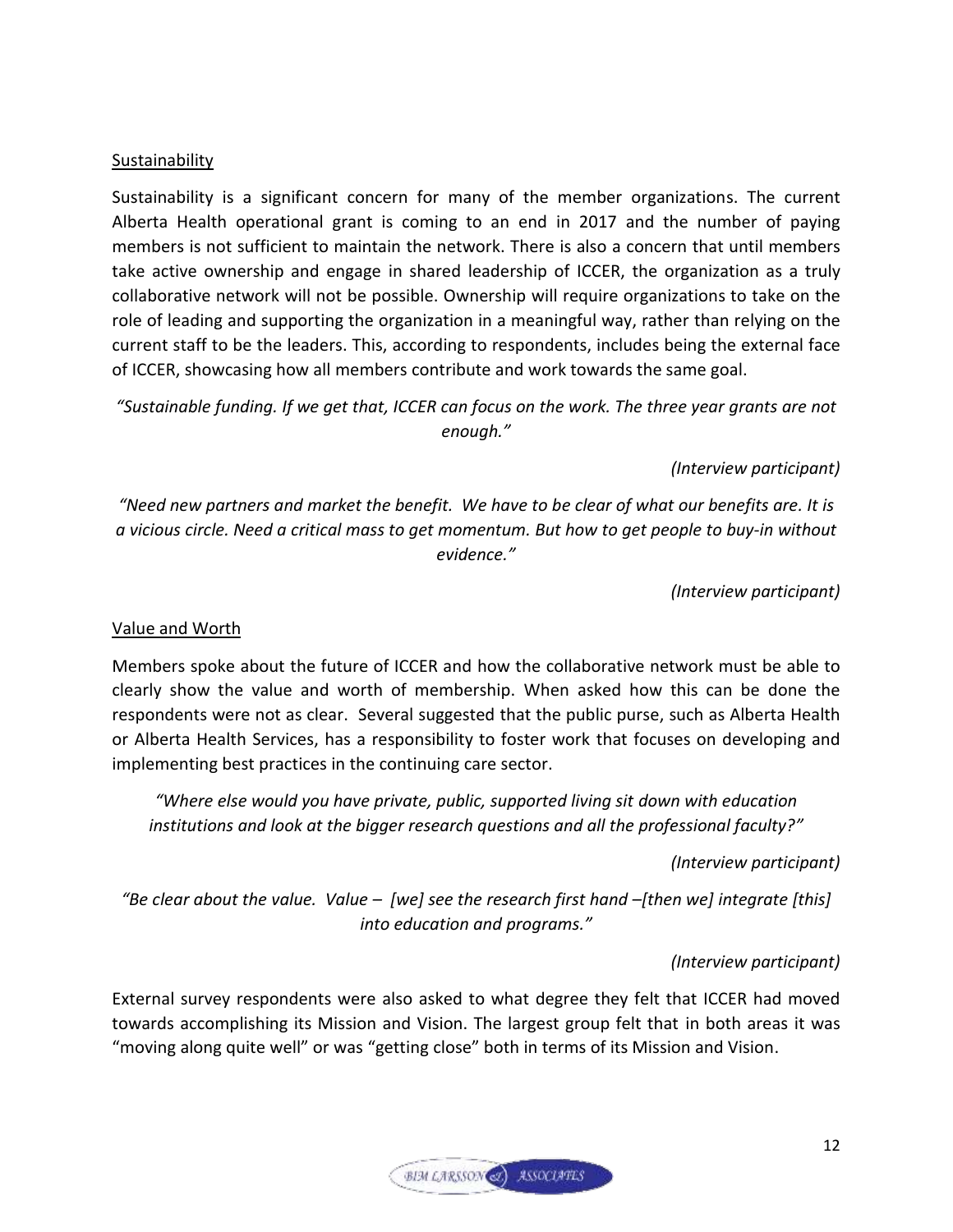### Figure 8: Accomplishing Mission and Vision



The next step was to ask external survey respondents to assess to what degree ICCER had moved towards its five components of the Strategic Directions<sup>5</sup>. Most respondents felt that ICCER was well on its way (rated 3-5 where 1 means *not at all* and 5 means *completely*) in most of the areas. The areas identified most frequently by respondents as having "nearly" or "completely" been reached were:

- Research strategy (nearly 37%, completely 13%)
- Education (nearly 36%, completely 12%)
- KT (nearly 29%, completely 12%)

The lowest rated area of accomplishment was the policy strategy where 17% rated it as "nearly", and 1% as "completely" reached. Policy was also the area where respondents felt they were not in a position to comment. Every third person (32%) indicated "don't know".

 $\overline{\phantom{a}}$ 



<sup>&</sup>lt;sup>5</sup> Appendix C: Strategic Direction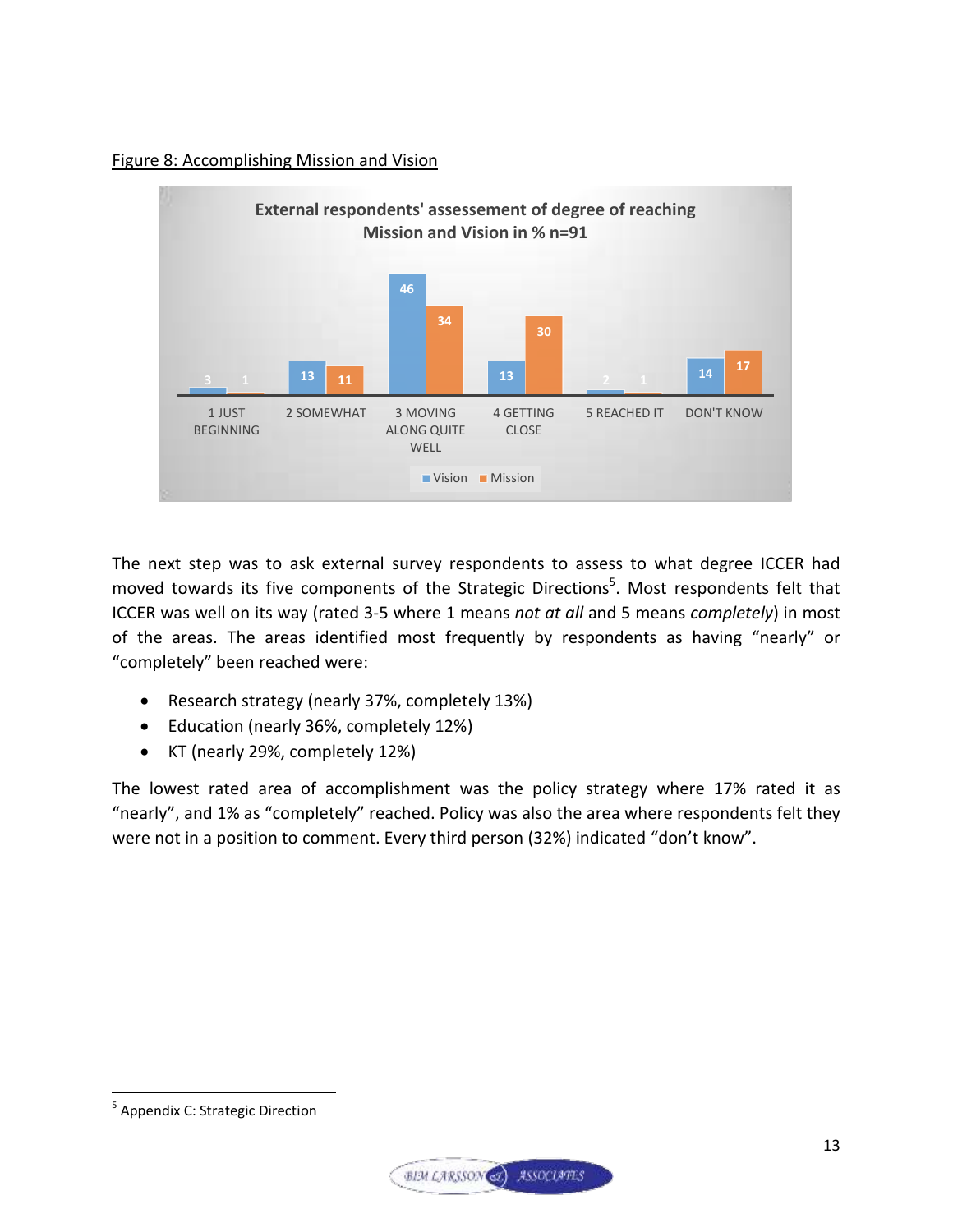

#### Figure 9: Movement Towards Strategic Direction

## <span id="page-17-0"></span>**4.2 What are the benefits of ICCER to its members and target audiences?**

#### <span id="page-17-1"></span>4.2.1 Why do organizations become members and what are the benefits?

To understand the role ICCER plays in the continuing care sector, member organizations were asked why they decided to become members, what potential value they saw, and how it aligned with their own organization's values and purpose. All member organizations saw great value in being a member. They described in general terms how, through their membership, they had seen an opportunity to become a stronger learning organization. They described how they saw the ICCER membership aligning with their own organizations' business plans and mandates. There were three main reasons for ICCER membership:

#### To Participate in and have Access to Research

Member organizations saw great potential value in becoming active participants in research. Many spoke about the need for sound research in continuing care, research that was shaped and formed by those providing service in this sector, and where the research was driven from within the sector by those who deliver day–to-day service. They spoke about having a mandate within their own organization to conduct and access research, but often did not have the resources to carry it out on their own.

*"Main reason was we are not large enough to do research on our own. [Now] can link into quality research and participate and learn from these results."* 

*(Interview participant)*

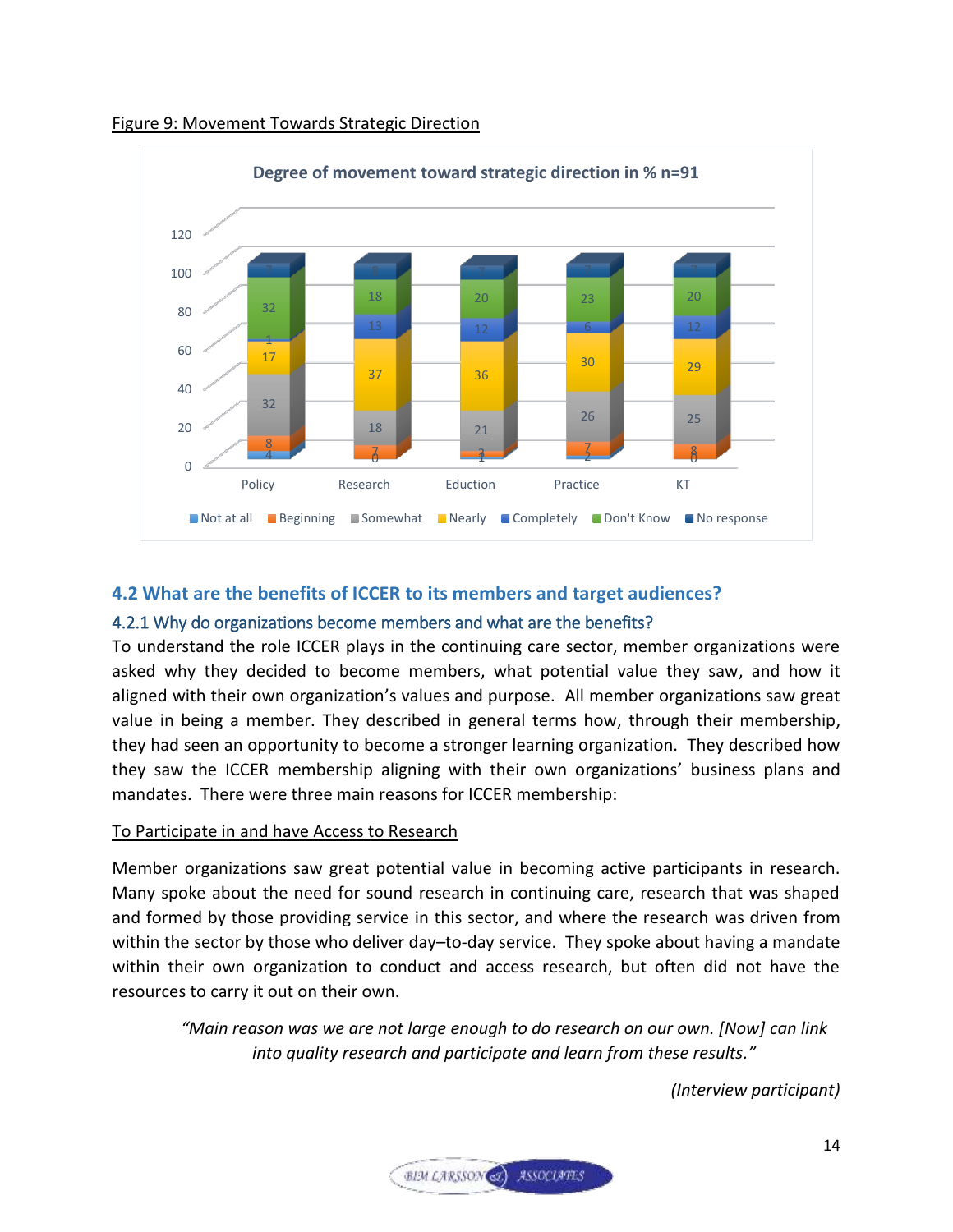*"Our Business Plan indicates that research is key to advance best practice in gerontology."*

*(Interview participant)*

*"ICCER has identified research questions that are important to providers and users of care. No one else has ever targeted these groups for information."*

*(Interview participant)*

Representatives from post-secondary institutions also described a need and desire to become more active in research and to improve students' educational experience by being closely connected to evolving research.

*"Our academic plan speaks to excellence in teaching and learning. It should penetrate all areas we do. We have been accused of being takers of research – now we are part of it. [There is a] culture shift in colleges to engage in research. Even if it is not research at least scholarly activity."*

*(Interview participant)*

*"Research needed to focus on what the providers and users thought was important in care."*

*(Interview participant)*

Be Part of Knowledge Transfer/Translation (KT):

Having access to evolving research leading to better practices at the front-line was noted by most of the members as another great potential benefit of the membership. They described how their membership had contributed to being able to access knowledge as it was developing and to have access to, and insight into, the type of research that was being conducted. They also described how their membership was directly tied to and guided by the ultimate outcome – better care and support for their continuing care clients.

*"For clients to function as high as possible we need to expand our knowledge."*

*(Interview participant)*

*"To give staff the tools to do their job better and understand how research can impact practice."*

*(Interview participant)*

*"[Membership] informs our teaching. Build up excellence in students."*

*(Interview participant)*

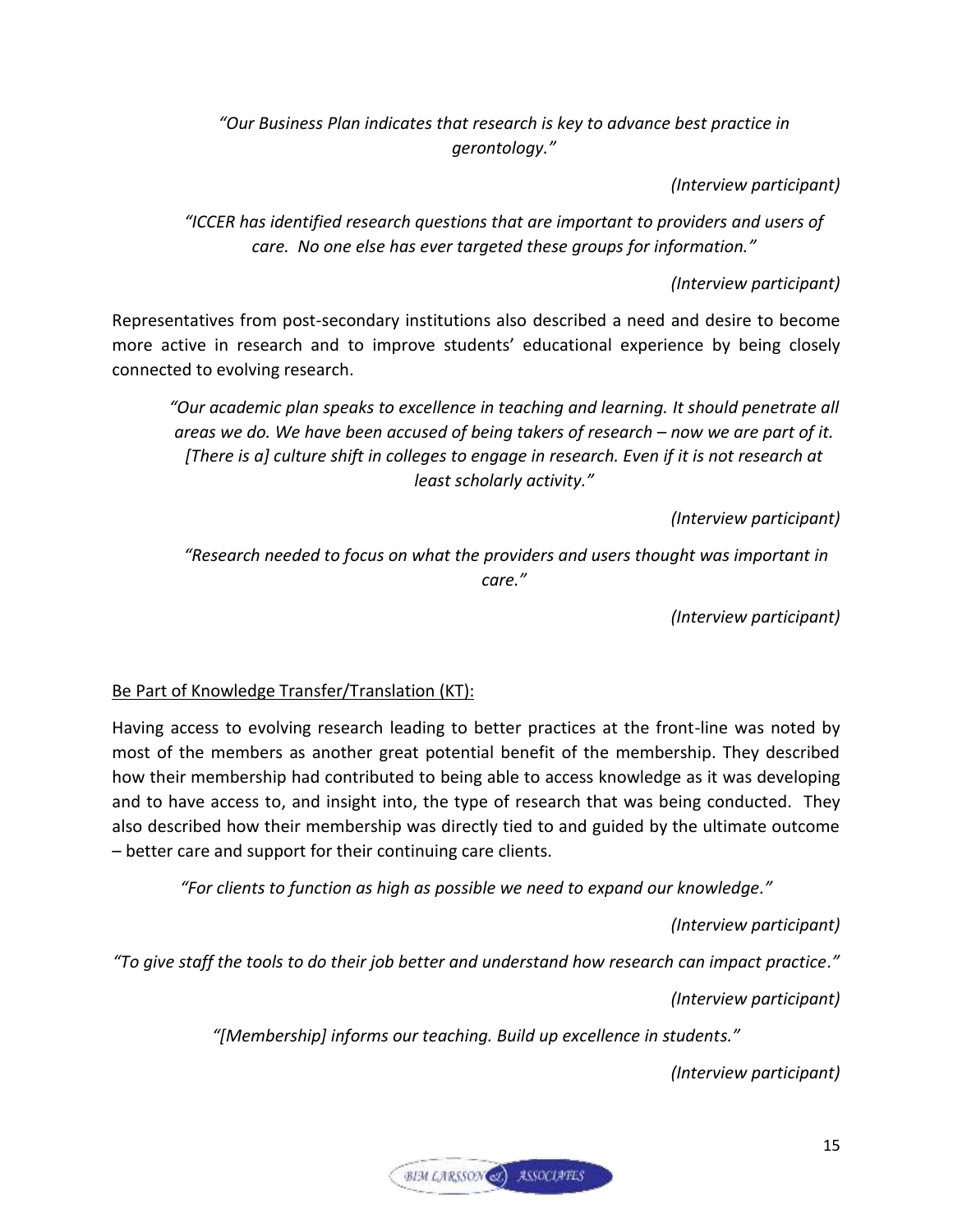### Access to and Collaborating with Peers

Another benefit according to both members and non-members was the peer relationship and the learning that takes place when colleagues have an opportunity to gather and exchange ideas and learnings from each other. Several interviewees described how many of the natural learning opportunities that existed 8-10 years ago have disappeared or been replaced with other methods, and that direct learning from the field is becoming less and less prominent. The ICCER membership allowed this type of stimulation to occur again.

## *"Good to be connected to others in continuing care and to bring ideas back [to institution]."*

## *(Interview participant)*

*"We really saw the value to bring educators, researchers, and providers together to look at how to best move continuing care forward."*

## *(Interview participant)*

Respondents also spoke about ICCER's ability to create both local and provincial "sandboxes", a structure that allows individuals and organizations to meet and engage around specific topics and explore how to work together with others interested in moving research and quality improvement projects (QI) forward. ICCER is a neutral host and organizer that creates the opportunity for connections to be made and meets the needs of various types of stakeholders such as postsecondary institutions, researchers, and providers. The respondents described ICCER's role as a catalyst for collaboration, linking people and organizations.

## <span id="page-19-0"></span>4.2.2 Why do stakeholders connect with ICCER and what are the benefits?

The most common reason external stakeholders made contact with ICCER was to access education. Close to three-quarters of respondents (71%) indicated that this was their prime entry point. The knowledge translation was of interest for 65% (quite or very) of respondents.

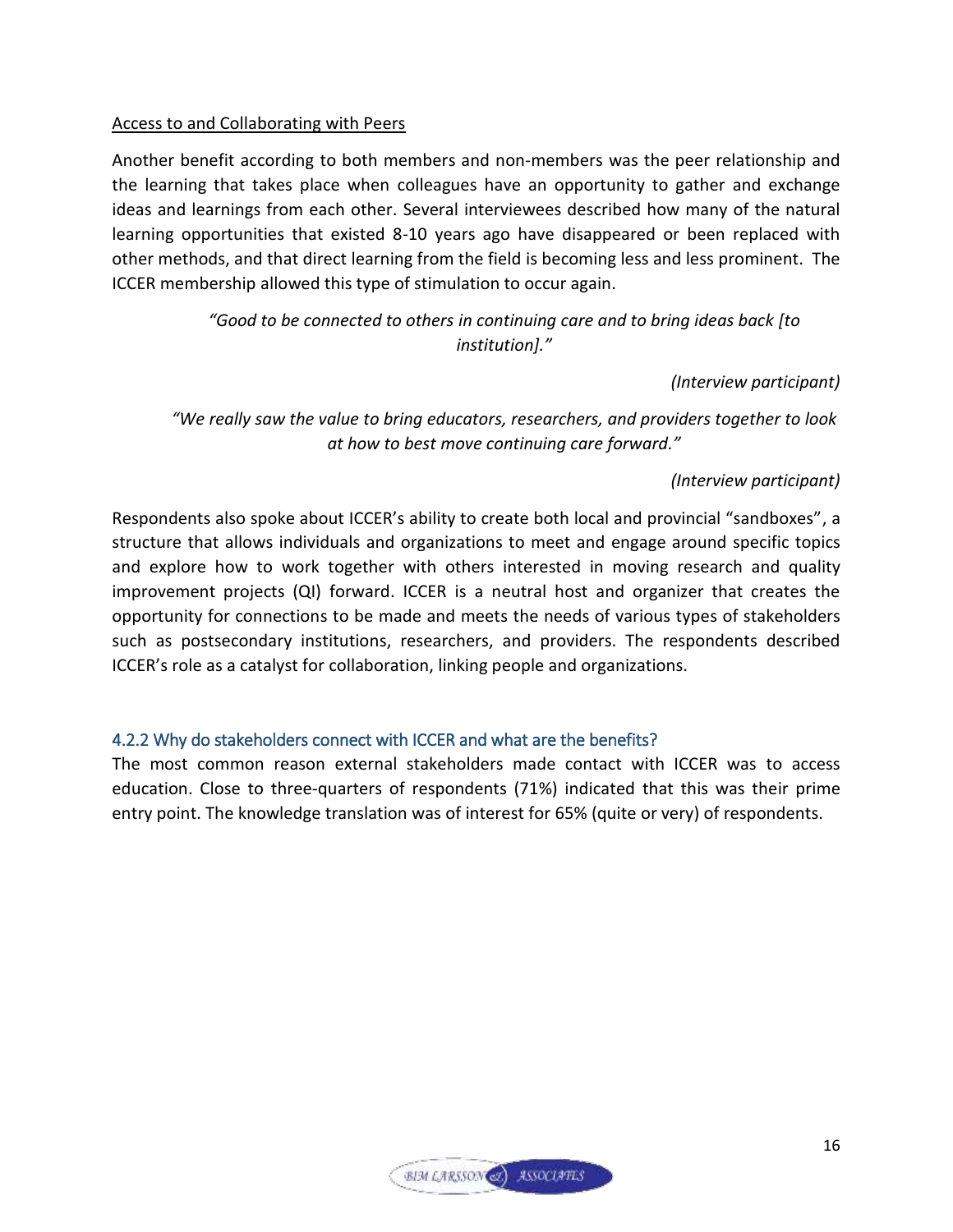

#### Figures 10-13: Area of interest and degree of interest when first connecting with ICCER



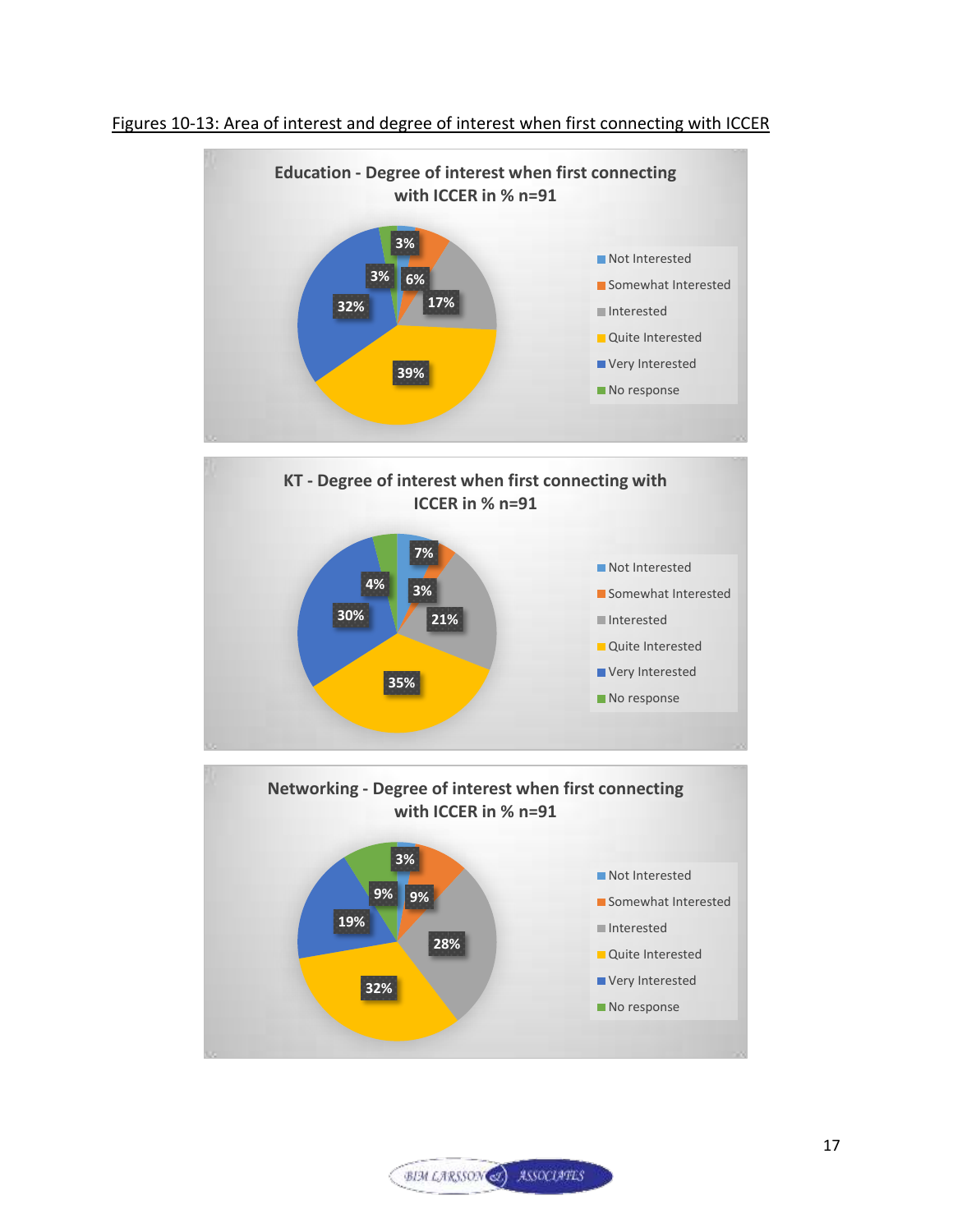

Of the total survey respondents, 70% indicated that they benefitted personally and 63% reported their organization benefitted from being part of the ICCER network.

### Figure 14: Benefits Being Part of ICCER



When asked how much they benefitted both personally and as an organization the most frequent rating was "some benefits" (56% and 54% respectively).

When asked to provide some detail of type of benefit respondents indicated the benefits were related to learning (education, knowledge, and information) (53%) and being part of research (31%).

The 23% of respondents who did not personally benefit from ICCER membership stated the main reason as "not relevant to me" (19%) and "low awareness of ICCER" (14%). More than a third (34%) of the external survey respondents did not provide a specific answer.

Organizational benefits were very similar to the personal benefits. Close to half of the respondents (46%) indicated that the learning aspects (education, knowledge, and information)

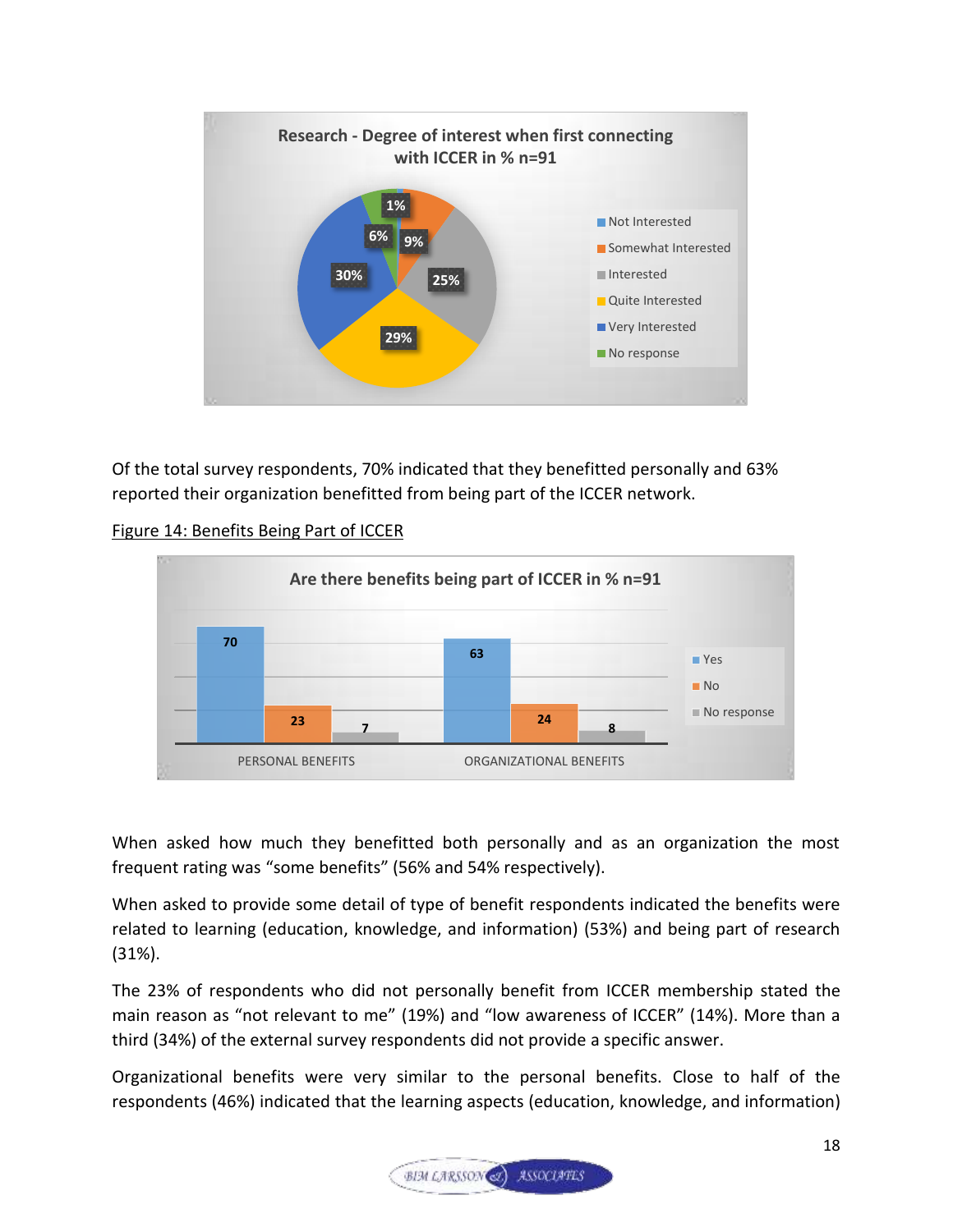were the greatest benefits and 32% identified research as the greatest benefit for the organizations.

Five percent of the respondents indicated that the organization had not benefitted, with "lack of clear focus" being the reason provided.



#### Figure 15: Degree of Benefits

## <span id="page-22-0"></span>4.3 What can ICCER do to move the continuing care agenda work forward?

The final area for exploration was related to ICCER's role in moving the continuing care agenda forward in Alberta. Close to half of the external stakeholders (48%) did not respond. For those who provided suggestions, the two most common areas for moving forward were to "continue what they are currently doing" (14%) and to "increase the awareness and advocacy component in order to expand the reach of ICCER" (13%).

All interviewees from member organizations agreed that ICCER needs to continue to be the leader in collaboratively identifying the research needs, support the research activities, and assist in bringing the new knowledge to staff who provide front-line service delivery. But there was also recognition that there are many other initiatives in the province that may have portions of their agendas and mandates similar to ICCER. It was suggested that ICCER needs to clarify what unique contributions it brings to the continuing care field and how ICCER is positioned to work jointly with other initiatives and at the same time fill gaps that exist.

How to accomplish this is not as certain for most respondents, however, it means building on the model that already exists. Recognizing that the model is the right one, and strengthening the collaborative structure of ICCER to broaden its footprints across Alberta to ensure that ICCER's network is not an organization as much as a collaboration with a range of partners that all have a stake in continuing care service delivery. Some specific areas identified were:

- Broadening the membership. Some of the noted suggestions were:
	- o Post-secondary institutions from southern Alberta

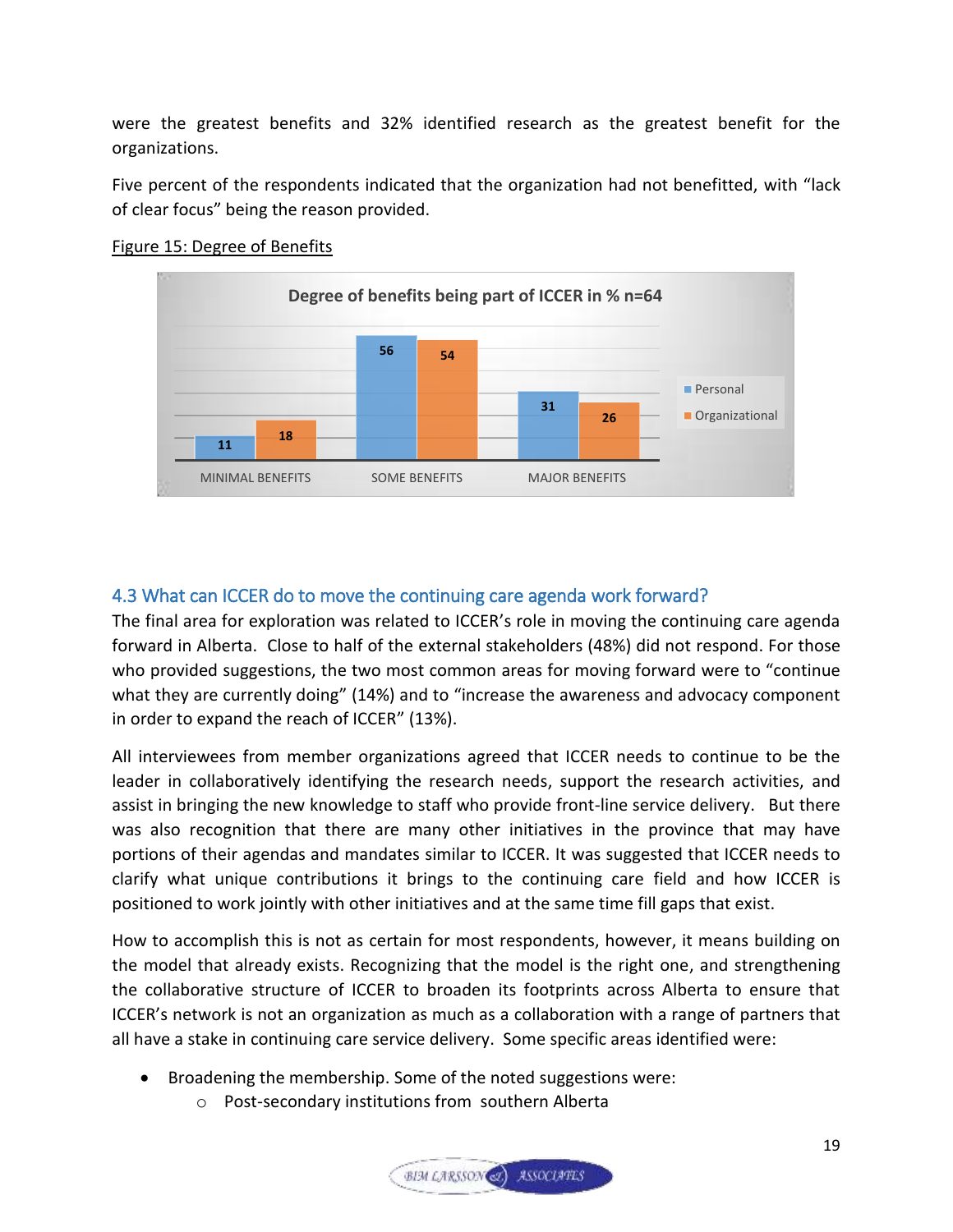- $\circ$  Professional organizations such as the Alberta Gerontological Nurses Association, and Alberta Association of Gerontology
- o Other service providers such as Covenant Health's Network of Excellence in Seniors Health & Wellness
- o Consider process for individual membership, such as researchers and gerontologists.

There were also questions raised regarding how to best collaborate and work with Alberta Health Services. Some suggested that there are multiple points of entry to the work AHS is doing within continuing care, and that the best approach is to work collaboratively with AHS but not encourage (request) membership.

- Practical application of ownership by representatives from member organizations, such as actively taking on ICCER roles and responsibilities that align with their own organization's area of focus. This may mean leading community sessions in their geographical area, recognizing ICCER membership when they do presentations, etc.
- Start to systematically capture the impact ICCER has at the front-line. Once the research and KT activities have been implemented, follow-ups should be conducted to capture the impact at front-line staff level. There was also the suggestion that a social network analysis be completed to fully understand the impact of the ICCER collaborative.
- Develop a stronger/ more visible profile in the target community. Take ownership for the various activities. Each member should ensure that they share with their stakeholders how the membership in ICCER contributes to the overall contribution as an organization.

## <span id="page-23-0"></span>5.0 Summary

The ICCER collaborative network has established a strong foundation upon which to build into the future. The seminal work done in the early years has led to sound practices and a clear vision. The active community consultation work is viewed as effective in reaching those in the continuing care sector.

ICCER has stayed true to its original vision of best care and quality of life for those serviced by the continuing care sector by:

- Working in collaboration with continuing care providers.
- Defining research needs based on the needs identified by continuing care stakeholders.
- Sharing the learnings (KT) with all its continuing care stakeholders.

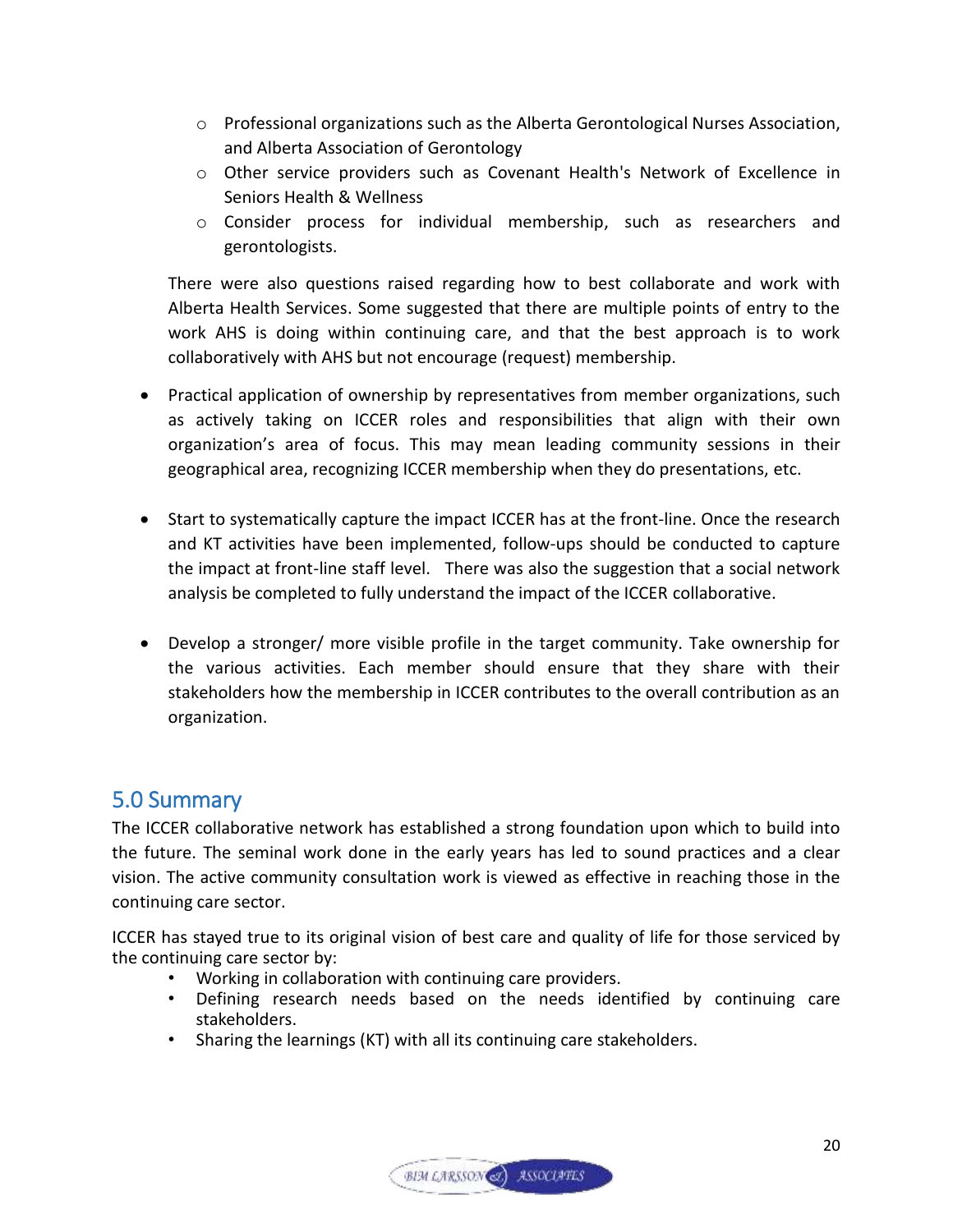All member organizations saw great value in being a member of ICCER. Through their membership, they have had an opportunity to become a stronger learning organization. The ICCER membership aligns with their own organizations' business plans and mandates.

It is a unique collaboration that brings together a variety of organizations and businesses all with a focus on ensuring that continuing care best practices are available and evident in service delivery. However, there is also concern that some key organizations are not members as of yet.

ICCER has created both local and provincial "sandboxes", structures that allow individuals and organizations to meet and engage around specific topics and explore how to work together in moving specific research and quality improvement projects forward. ICCER is a neutral host and organizer that creates the opportunity for connections to be made and meets the needs of various types of stakeholders such as post-secondary institutions, researchers, and providers.

ICCER has a rather low visibility among continuing care stakeholders. The benefits and value of ICCER membership is not well known in the continuing care sector, outside of the immediate members. These benefits need to be highlighted and actively shared and ICCER's successes tracked in a systematic way to provide evidence of value to potential future members and funders.

Since its inception, most of the day-to-day leadership has been provided by staff. To become more sustainable and to truly reflect the underpinning of the collaborative, member organizations would like to see more practical application of ownership by its own members.

ICCER has had limited impact so far on continuing care policy development. However, there are great opportunities for ICCER to provide the linkage (two-way-street) between ensuring that policy and accountability frameworks for continuing care are supported by sound and reliable research, while also acting as the agent to encourage research that informs and influences policy.

## <span id="page-24-0"></span>6.0 Areas to Consider

## *Sustainability*

For ICCER to grow and to become more recognized and sustainable, the number and type of memberships needs to be expanded. This would also allow for a greater base of membership when negotiating for provincial operating funds.

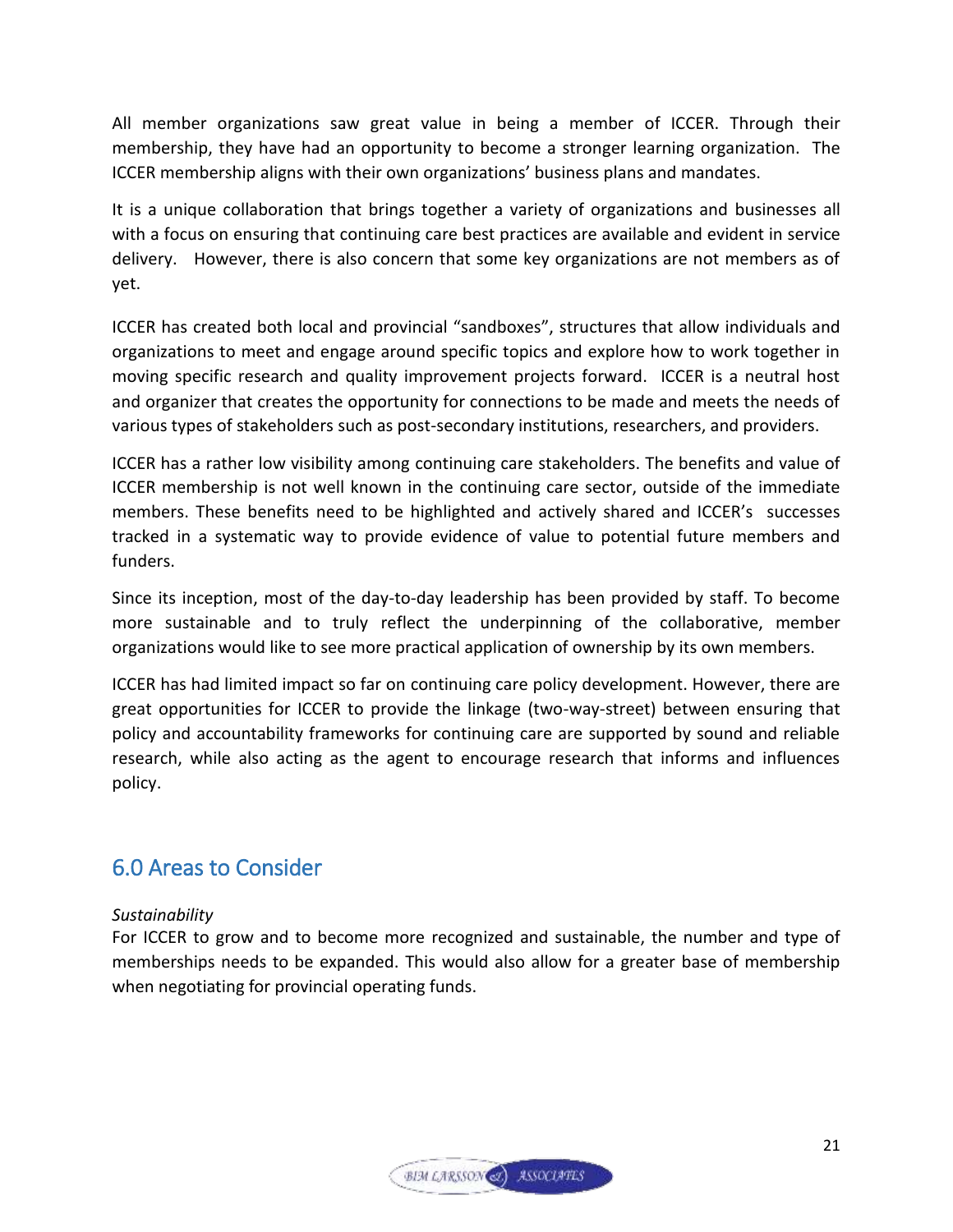#### *Ownership and Leadership*

Member organizations must become owners of ICCER. This should reflect a two-way approach: The contribution the organization can make to ICCER but also how ICCER can support and assist the member organization.

The internal resources, benefits and knowledge that can be shared among the members and assist the member organizations in growing and sharing as a collaborative.

ICCER should consider shifting its leadership foci – from staff to owners. What is reasonable and possible considering all other demands?

#### *Value and Benefits*

ICCER needs to systematically begin capturing the value and worth of all activities it is involved in. This will generate greater visibility as well as evidence of benefits and value of ICCER.

There are many organizations that cannot or currently do not see the value in becoming full members. ICCER may benefit from considering providing limited services or supports to these organizations (besides attending KT sessions).

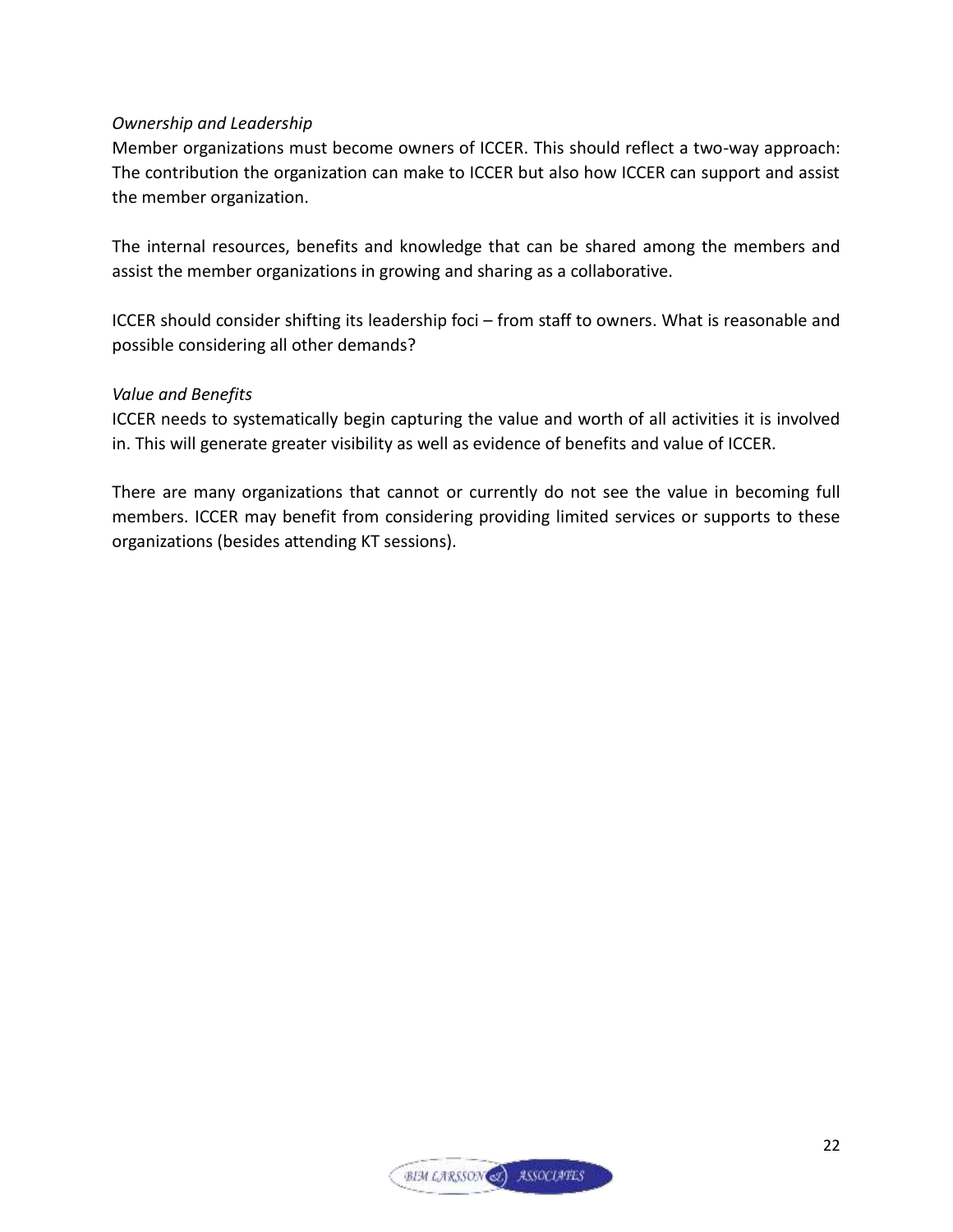**Appendix A: Area of Inquiry** 

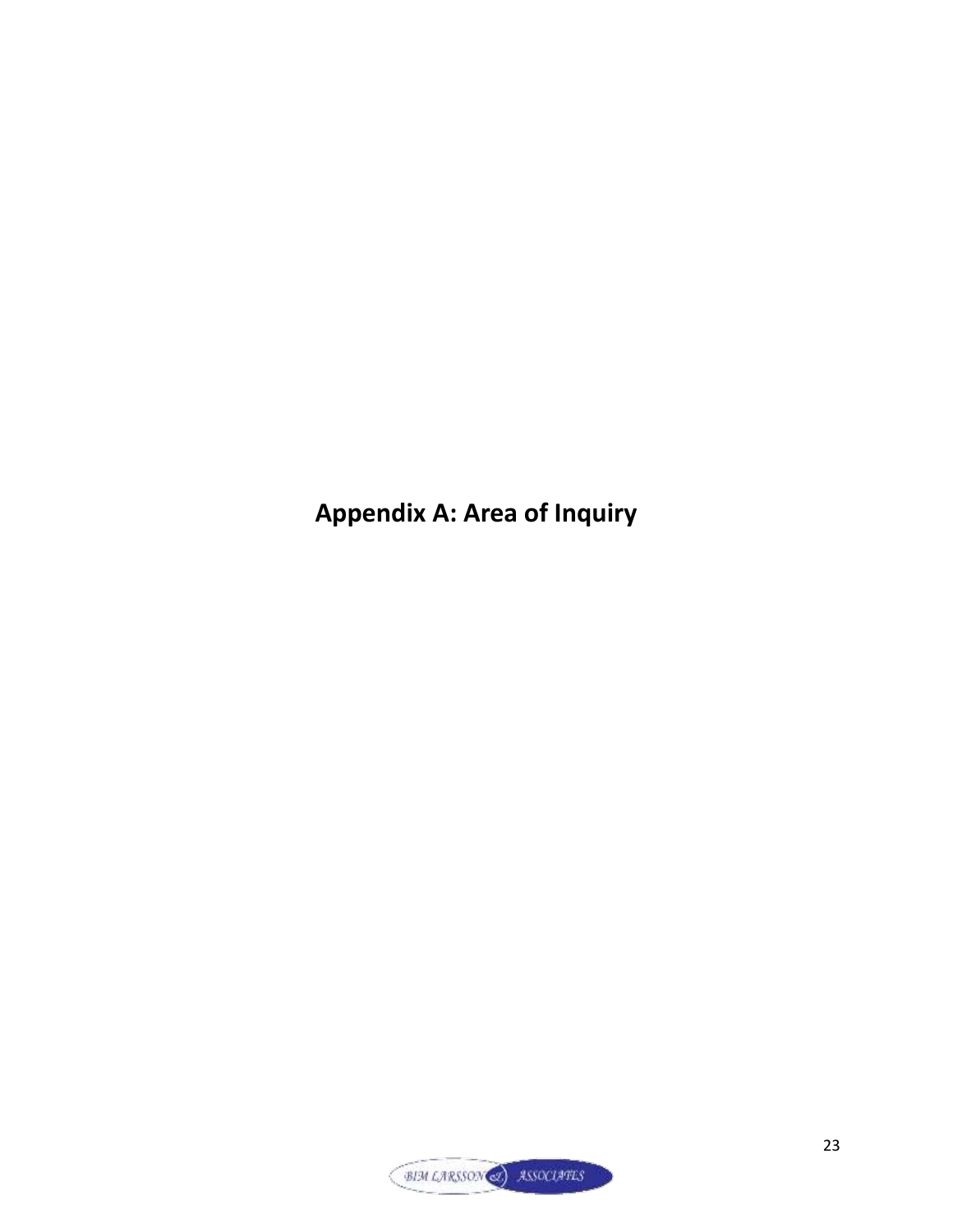## Areas of Inquiry

The areas of inquiry document are used to focus an evaluation. The two overarching questions guide the development of subquestions, these are aimed at further exploring the over-arching questions and look at potential indicators. The actual instruments that will be used to collect the data will be the result of further refinement of each evaluation questions.

| Overarching Questions 1: What has ICCER accomplished over the past eight years?                                                                                                                                                |                                                                                                                                                                                 |                                                                                                  |                                                                                                                                       |
|--------------------------------------------------------------------------------------------------------------------------------------------------------------------------------------------------------------------------------|---------------------------------------------------------------------------------------------------------------------------------------------------------------------------------|--------------------------------------------------------------------------------------------------|---------------------------------------------------------------------------------------------------------------------------------------|
| <b>Evaluation Questions</b>                                                                                                                                                                                                    | <b>Indicators</b>                                                                                                                                                               | <b>Sources</b>                                                                                   | <b>Methods</b>                                                                                                                        |
| What are the major ICCER accomplished over<br>the past 8 years?                                                                                                                                                                | Documented major milestones<br>$\bullet$<br>Research grant supports provided<br>$\bullet$<br>Key stakeholders/stakeholders<br>$\bullet$<br>assessment                           | Documentation<br>Key stakeholders<br><b>Stakeholders</b>                                         | Secondary data review<br>Key stakeholder interviews<br>Stakeholder survey                                                             |
| To what degree do the activities link to the<br>strategic goals?                                                                                                                                                               | Major activities linked to 5<br>strategic direction                                                                                                                             | Documentation                                                                                    | Secondary data review                                                                                                                 |
| Does ICCER reach its target audience?<br>To what degree has ICCER met its vision,<br>mission and strategic direction?<br>What have been the major challenges for<br>success?<br>What have been the most significant agents for | Type of target audience by<br>activity.<br>Stakeholders' assessment<br>(agreement) of V,M, and SD.<br>Key stakeholders' assessment<br>Key stakeholders' assessment<br>$\bullet$ | Documentation<br><b>Stakeholders</b><br>Key stakeholders<br>Key stakeholders<br>Key stakeholders | Secondary data review<br>Stakeholder survey<br>Key stakeholder interviews<br>Key stakeholder interviews<br>Key stakeholder interviews |
| success?                                                                                                                                                                                                                       |                                                                                                                                                                                 |                                                                                                  |                                                                                                                                       |

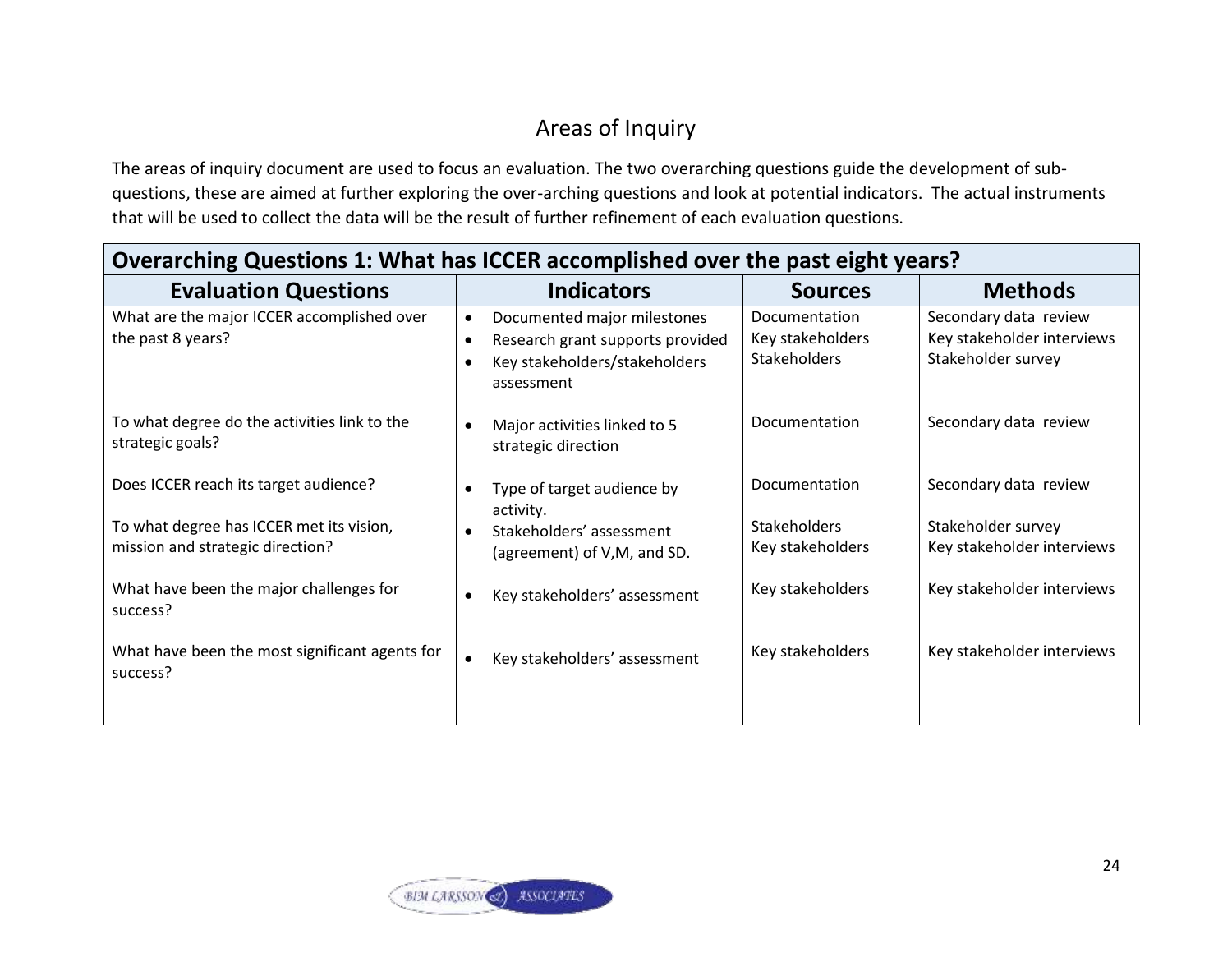| Overarching Questions 2: What, if any, are the benefits of ICCER's accomplishments to its<br>members and target audiences? |                                                                                       |                                         |                                                  |
|----------------------------------------------------------------------------------------------------------------------------|---------------------------------------------------------------------------------------|-----------------------------------------|--------------------------------------------------|
| <b>Evaluation Questions</b>                                                                                                | <b>Indicators</b>                                                                     | <b>Sources</b>                          | <b>Methods</b>                                   |
| What, if any, are the benefits of being a<br>member of ICCER?                                                              | Member identification of benefits<br>$\bullet$                                        | Key stakeholders                        | Key stakeholder interview                        |
| What, if any, are the benefits to the CC<br>stakeholders?                                                                  | Stakeholders' identification of<br>$\bullet$<br><b>benefits</b>                       | <b>Stakeholders</b>                     | Stakeholder survey                               |
| What aspect of the accomplishments has been<br>the most significant/of greatest benefit?                                   | Key stakeholders and stakeholders<br>$\bullet$<br>identification of benefits          | Key stakeholders<br><b>Stakeholders</b> | Stakeholder survey<br>Key stakeholder interviews |
| What professions/staff roles benefit from ICCER<br>activities?                                                             | Key stakeholders and stakeholders<br>$\bullet$<br>identification of roles/professions | Key stakeholders<br><b>Stakeholders</b> | Stakeholder survey<br>Key stakeholder interviews |

**Key stakeholders**: Representatives from current member organizations

**Stakeholders:** Broader group of target audiences including CC organizations, researchers, funders, Alberta Health, educational institutions, etc. The stakeholders will be identified and access through ICCER's contact data base.

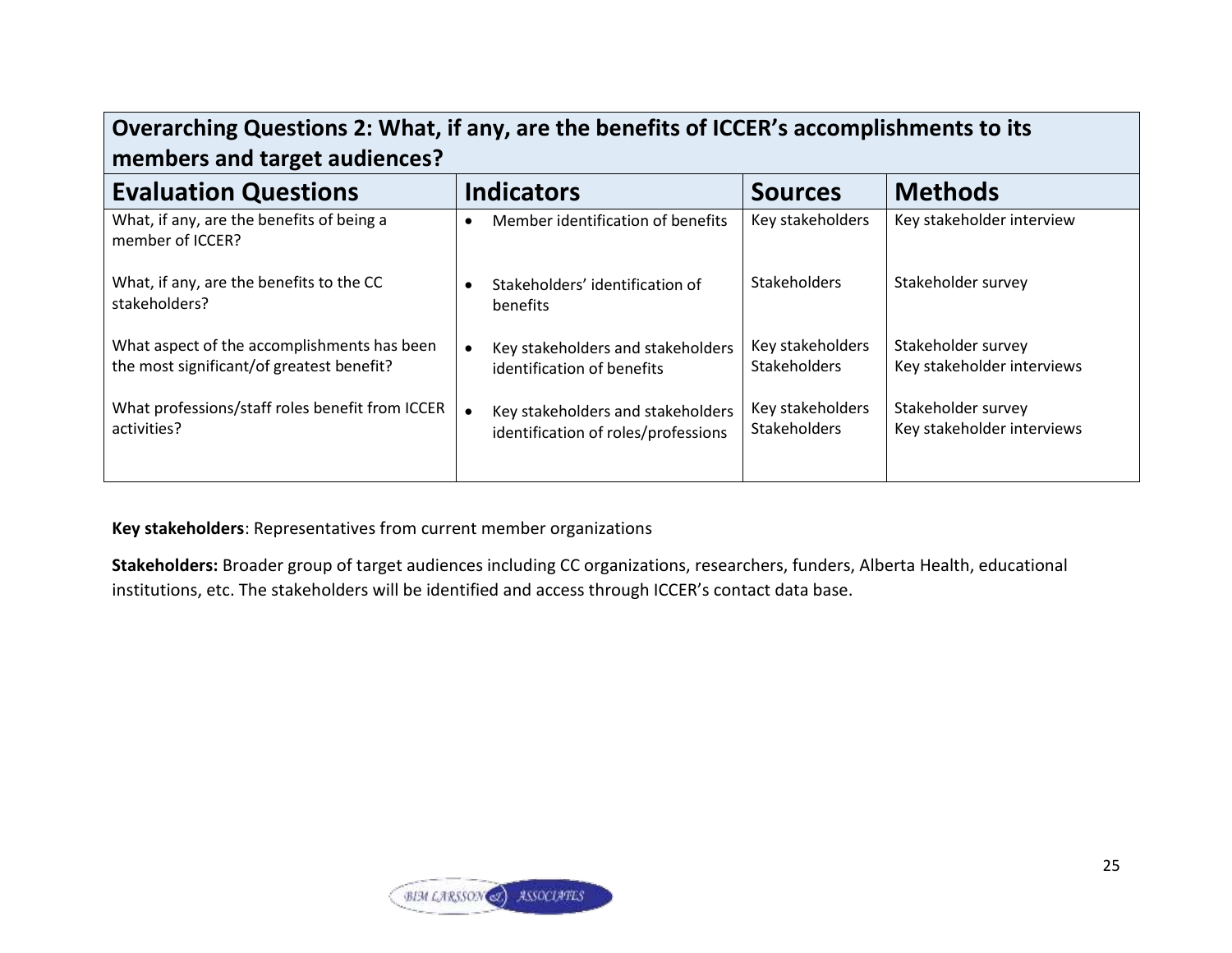**Appendix B: Tools** 

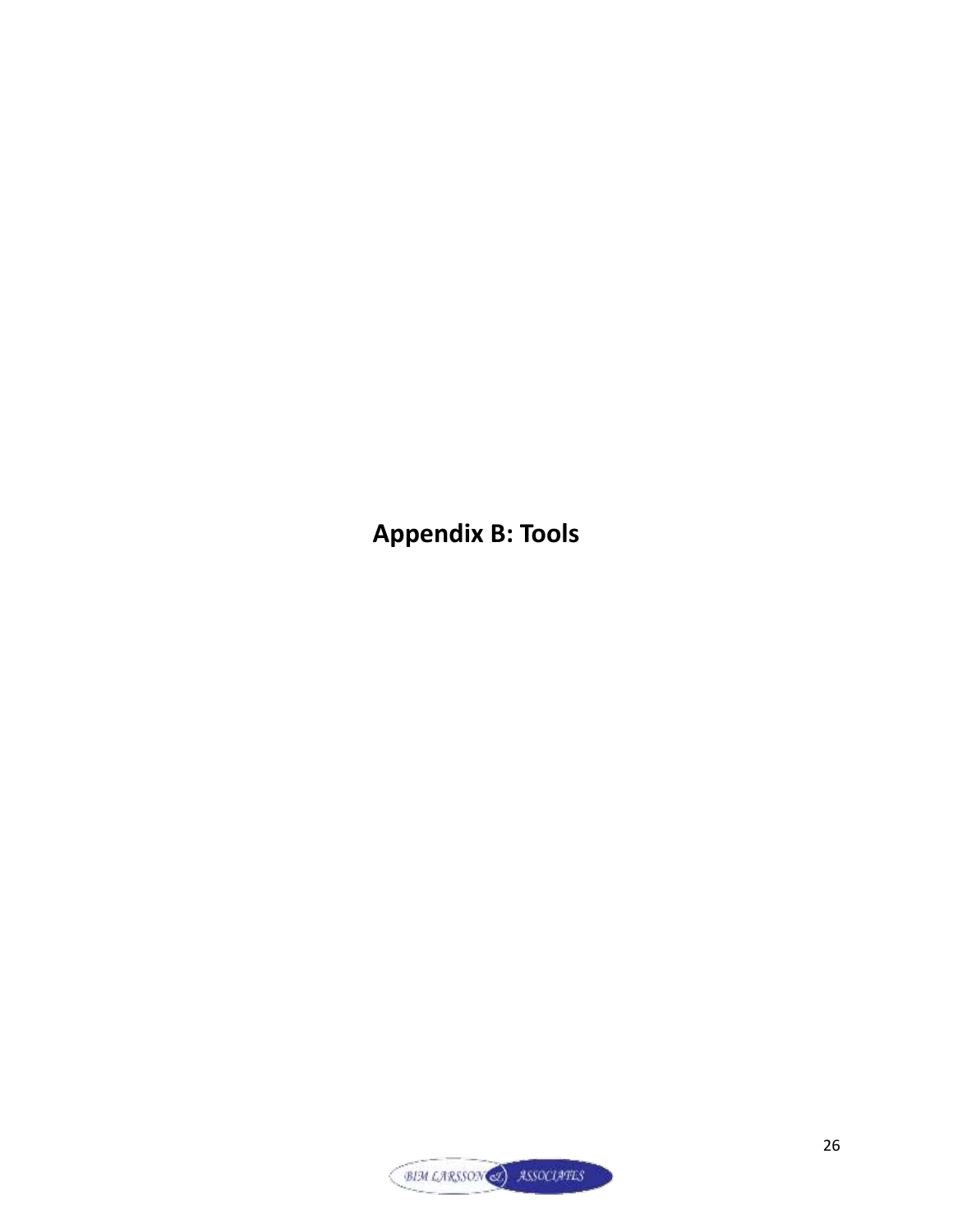## **Phone Interview Questions**

## **Representatives from member organization**

Introduction: Thank you for agreeing to participate in this phone interview. Did the email provide you with sufficient information about the work we are doing or do you have any questions before we start?

#### **Profile:**

1. Type of organization, length of membership (original or new)

#### **Alignment and benefit**

- 2. Why did your organization decide to become a member of ICCER? (needs, relevance, )
- 3. What is the alignment between what your organization is trying to do and ICCER's direction (vision and mission, strategy, )
- 4. What has been the most beneficial part of being a member? Why?
- 5. What impact does ICCER membership have on your own organization? (Supports, barriers, reach)
- 6. What professions or staff position benefit the most from ICCER work?

#### **Accomplishments**

- 7. How would you define success for ICCER?
- 8. From your perspective what has been the major accomplishments of ICCER over the past 7 years? (most significant, change over time)
- 9. How well does the strategic direction of ICCER support your organization's strategic direction?
- 10. If you had to rate (on a scale from 1-5 where 1 is not at all and 5 is completely) to what degree ICCER has moved towards its stated Vision and Mission how would you rate it?

#### **Supportive and challenging structures:**

- 10. As a member organization, what has been ICCER's major challenges to reach its goals since inception?
- 11. What has been the significant agent for success? (how did that play out, control over agent)
- 12. Any additional comments or thoughts?

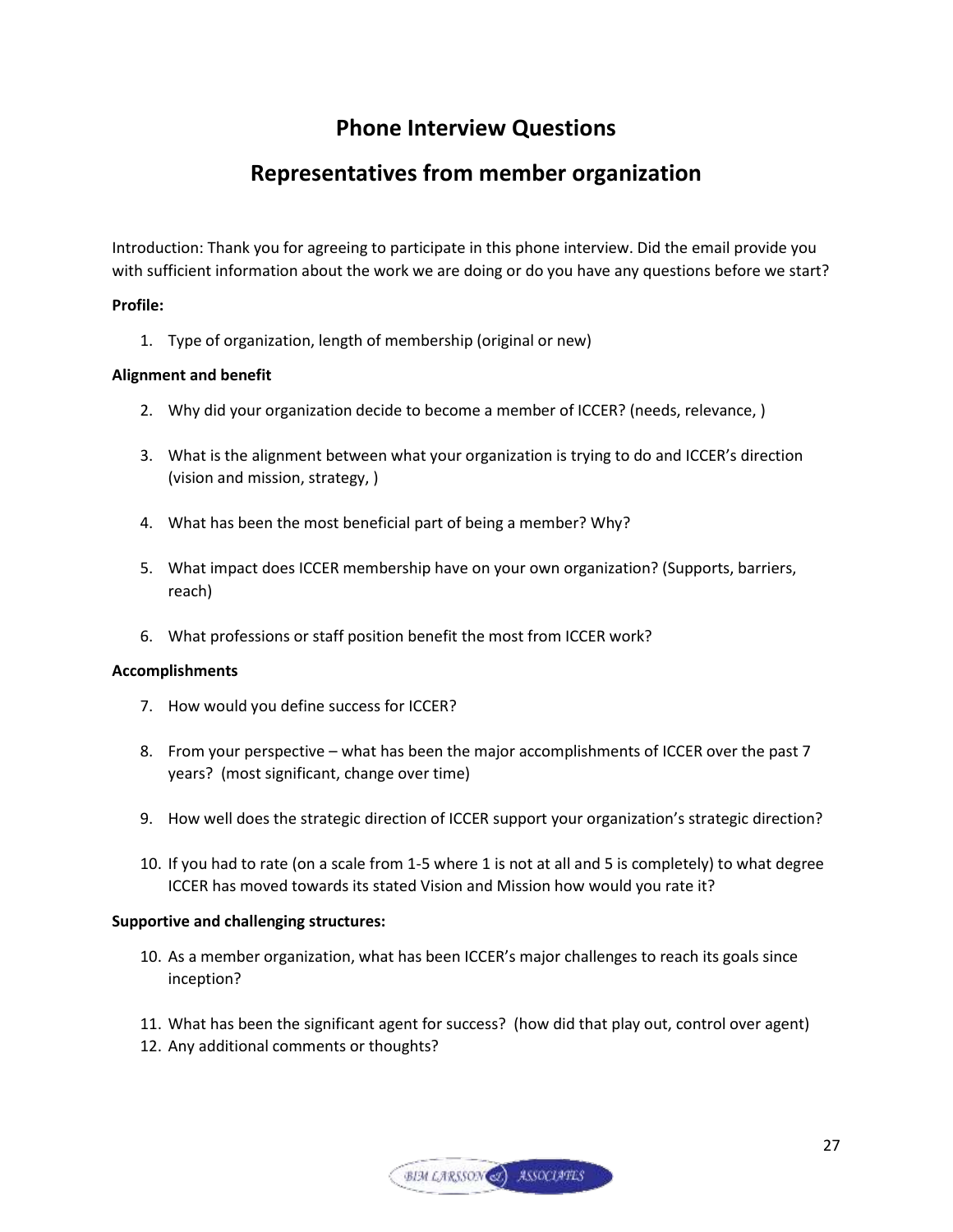## **ICCER Stakeholder Survey**

**Introduction:** You received this surveys since you have had contact with ICEER over the last few years. The survey is anonymous and confidential and takes approximately 8-10 minutes to complete. The purpose of the survey is to understand how ICCER contributes to the continuing care system. The survey consists of both closed and open questions. By completing the survey you provide implied consent. If you have any questions or need further information about the survey you can contact Birgitta Larsson at [birgitta@bimlarsson.ca.](mailto:birgitta@bimlarsson.ca) If you require further information regarding the ICCER Network please contact Emily Dymchuk at [emily@iccer.ca.](mailto:emily@iccer.ca)

#### **Preliminary questions**

- 1. Where do you live (Province scroll down)
- 2. What is your setting: Cosmopolitan (Large city), other urban, rural (single option)

Are you aware of  $ICCER - yes$  no  $(stop)$ 

#### **About you**

3. When you first connected with ICCER what were you interested in? (Likert 1-5 1= not interested, 5= very interested)

- 3.a) Networking
- 3.b) Research
- 3.c) Education
- 3.e) Knowledge translation

4. When did you first connect with ICCER? In the last year, 2 yrs. ago, 3 yrs. ago, etc (up to 7 – single option)

5. Do you currently work in the continuing care system or related area? Yes (if yes go on to 5.a) No – go to 6

5.a) What is your role? (front line worker, administrator/management, policy/government, educator, researcher, consultant, family member - single option)

#### **ICCER Vision, Mission, Strategies**

6. Are you familiar with ICCER's ? For each yes, go on to 7a)

Vision yes, no

Mission yes, no

Strategies yes, no

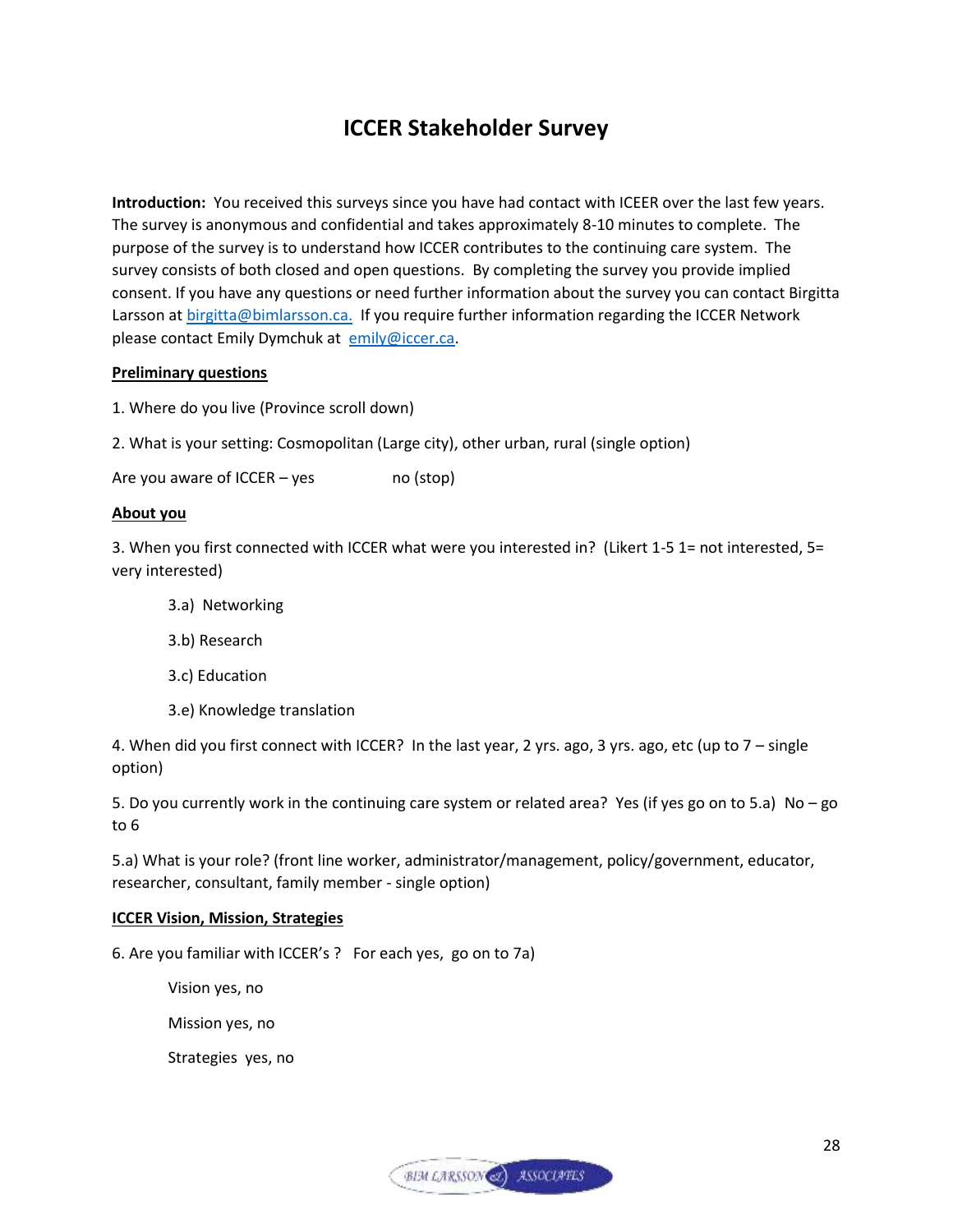7.a) on a scale from 1-5 (where 1 is not at all and 5 is completely) to what degree has ICCER accomplished its (single option)

Vision

Mission

**Strategies** 

#### **Benefits**

8. Are there any benefits to you being part of the ICCER network? Yes (go to a and b below) no (why not - open ended)

8.a) Can you please tell us the degree of benefit ICCER has provided to you (minimal benefit, some benefit, major benefit? – single option)

8.b) How has it benefitted you? (Open ended)

9. Are there any benefits to your organization being part of the ICCER network? Yes (go to a and b below), No (why not – open ended)

9.a) Can you please tell us the degree of the benefit ICCER has provided to your organization (minimal benefit, some benefit, major benefit? – single option)

9.b) What type of benefits has your organization experienced (open ended)

10. In a few words – what has been ICCER's greatest accomplishment – (open).

**BIM LARSSON** ASSOCIATES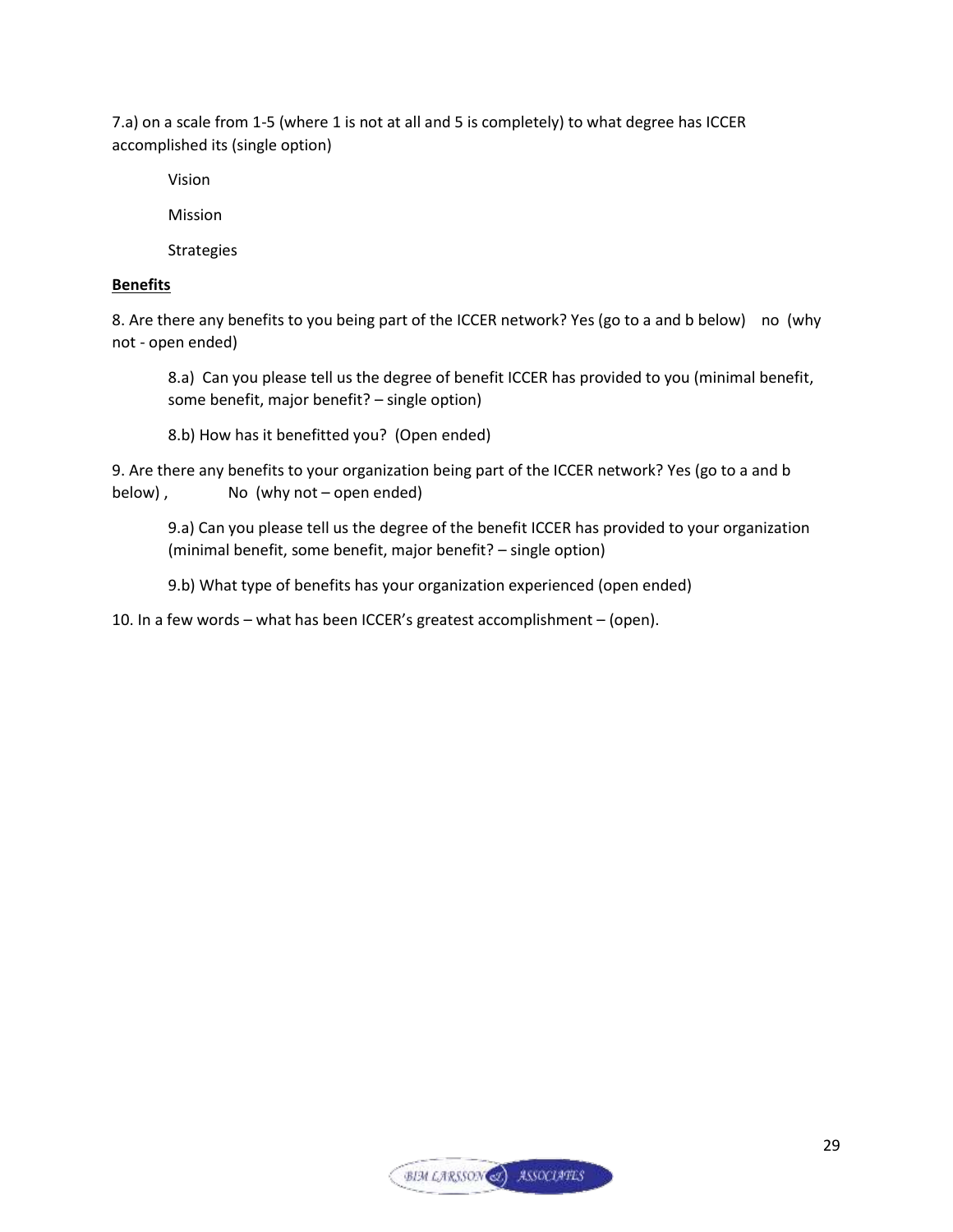## **Appendix C: ICCER Vision, Mission and Strategic Directions**